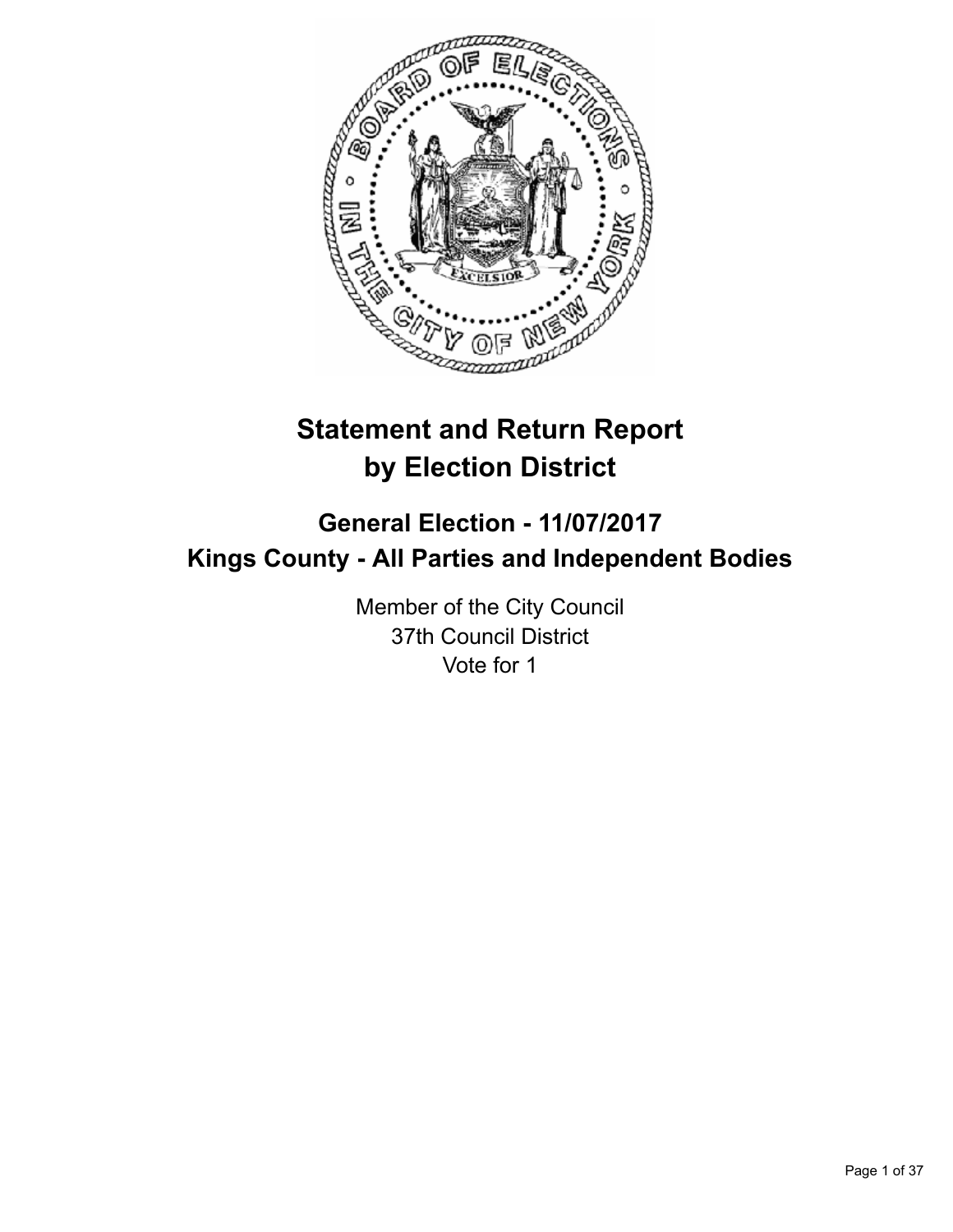

| <b>PUBLIC COUNTER</b>                                    | 172 |
|----------------------------------------------------------|-----|
| <b>MANUALLY COUNTED EMERGENCY</b>                        | 0   |
| ABSENTEE / MILITARY                                      | 2   |
| AFFIDAVIT                                                | 5   |
| <b>Total Ballots</b>                                     | 179 |
| Less - Inapplicable Federal/Special Presidential Ballots | 0   |
| <b>Total Applicable Ballots</b>                          | 179 |
| RAFAEL L. ESPINAL JR. (DEMOCRATIC)                       | 131 |
| PERSEPHONE SARAH JANE SMITH (GREEN)                      | 29  |
| UNATTRIBUTABLE WRITE-IN (WRITE-IN)                       | 1   |
| <b>Total Votes</b>                                       | 161 |
| Unrecorded                                               | 18  |

#### **063/53**

| <b>PUBLIC COUNTER</b>                                    | 188      |
|----------------------------------------------------------|----------|
| <b>MANUALLY COUNTED EMERGENCY</b>                        | 0        |
| ABSENTEE / MILITARY                                      | 0        |
| <b>AFFIDAVIT</b>                                         | 4        |
| <b>Total Ballots</b>                                     | 192      |
| Less - Inapplicable Federal/Special Presidential Ballots | $\Omega$ |
| <b>Total Applicable Ballots</b>                          | 192      |
| RAFAEL L. ESPINAL JR. (DEMOCRATIC)                       | 135      |
| PERSEPHONE SARAH JANE SMITH (GREEN)                      | 41       |
| PEPE FORCHAN (WRITE-IN)                                  |          |
| <b>Total Votes</b>                                       | 177      |
| Unrecorded                                               | 15       |

| <b>PUBLIC COUNTER</b>                                    | 155 |
|----------------------------------------------------------|-----|
| <b>MANUALLY COUNTED EMERGENCY</b>                        | 0   |
| ABSENTEE / MILITARY                                      |     |
| AFFIDAVIT                                                | 5   |
| <b>Total Ballots</b>                                     | 161 |
| Less - Inapplicable Federal/Special Presidential Ballots | 0   |
| <b>Total Applicable Ballots</b>                          | 161 |
| RAFAEL L. ESPINAL JR. (DEMOCRATIC)                       | 119 |
| PERSEPHONE SARAH JANE SMITH (GREEN)                      | 20  |
| <b>Total Votes</b>                                       | 139 |
| Unrecorded                                               | 22  |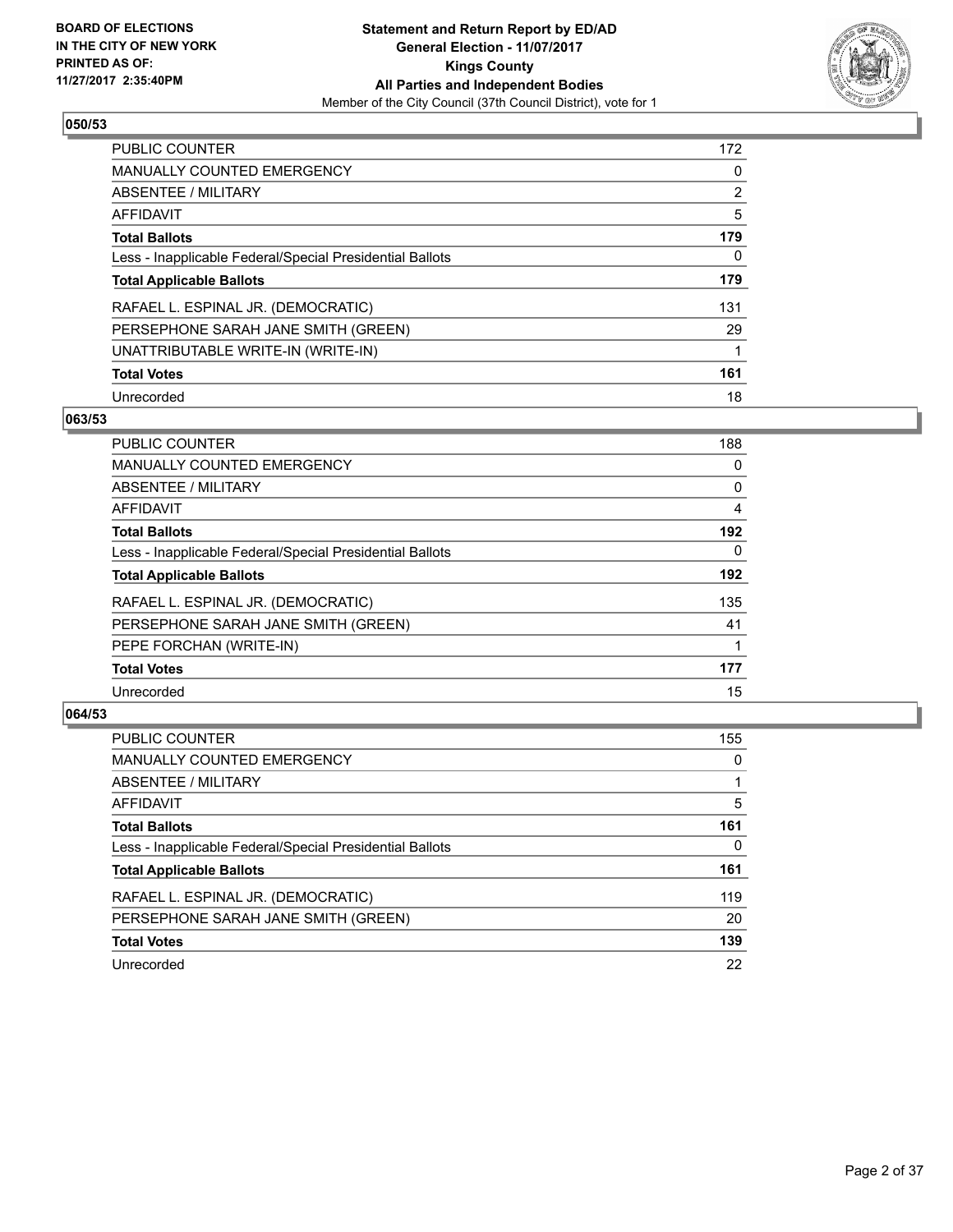

| PUBLIC COUNTER                                           | 163 |
|----------------------------------------------------------|-----|
| MANUALLY COUNTED EMERGENCY                               | 0   |
| ABSENTEE / MILITARY                                      |     |
| AFFIDAVIT                                                |     |
| <b>Total Ballots</b>                                     | 165 |
| Less - Inapplicable Federal/Special Presidential Ballots | 0   |
| <b>Total Applicable Ballots</b>                          | 165 |
| RAFAEL L. ESPINAL JR. (DEMOCRATIC)                       | 116 |
| PERSEPHONE SARAH JANE SMITH (GREEN)                      | 31  |
| <b>Total Votes</b>                                       | 147 |
| Unrecorded                                               | 18  |

#### **066/53**

| <b>PUBLIC COUNTER</b>                                    | 222 |
|----------------------------------------------------------|-----|
| <b>MANUALLY COUNTED EMERGENCY</b>                        | 0   |
| ABSENTEE / MILITARY                                      |     |
| AFFIDAVIT                                                | 0   |
| <b>Total Ballots</b>                                     | 223 |
| Less - Inapplicable Federal/Special Presidential Ballots | 0   |
| <b>Total Applicable Ballots</b>                          | 223 |
| RAFAEL L. ESPINAL JR. (DEMOCRATIC)                       | 145 |
| PERSEPHONE SARAH JANE SMITH (GREEN)                      | 35  |
| FRANCESCA CUTRONE (WRITE-IN)                             |     |
| <b>Total Votes</b>                                       | 181 |
| Unrecorded                                               | 42  |

| <b>PUBLIC COUNTER</b>                                    | 191 |
|----------------------------------------------------------|-----|
| <b>MANUALLY COUNTED EMERGENCY</b>                        | 0   |
| ABSENTEE / MILITARY                                      |     |
| AFFIDAVIT                                                | 0   |
| <b>Total Ballots</b>                                     | 192 |
| Less - Inapplicable Federal/Special Presidential Ballots | 0   |
| <b>Total Applicable Ballots</b>                          | 192 |
| RAFAEL L. ESPINAL JR. (DEMOCRATIC)                       | 137 |
| PERSEPHONE SARAH JANE SMITH (GREEN)                      | 38  |
| <b>Total Votes</b>                                       | 175 |
| Unrecorded                                               | 17  |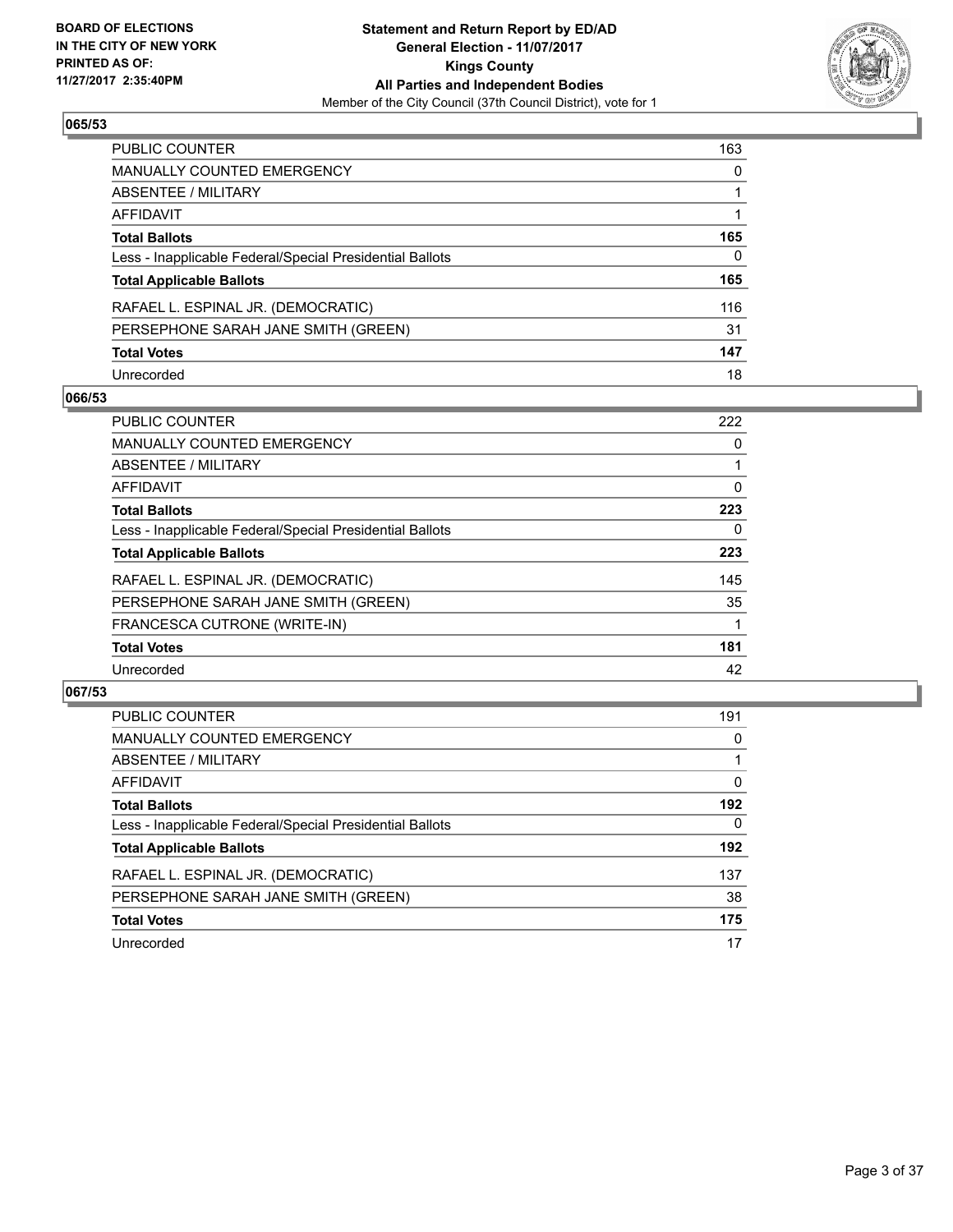

| <b>PUBLIC COUNTER</b>                                    | 167 |
|----------------------------------------------------------|-----|
| <b>MANUALLY COUNTED EMERGENCY</b>                        | 0   |
| ABSENTEE / MILITARY                                      | 0   |
| AFFIDAVIT                                                | 5   |
| <b>Total Ballots</b>                                     | 172 |
| Less - Inapplicable Federal/Special Presidential Ballots | 0   |
| <b>Total Applicable Ballots</b>                          | 172 |
| RAFAEL L. ESPINAL JR. (DEMOCRATIC)                       | 126 |
| PERSEPHONE SARAH JANE SMITH (GREEN)                      | 25  |
| UNATTRIBUTABLE WRITE-IN (WRITE-IN)                       | 1   |
| <b>Total Votes</b>                                       | 152 |
| Unrecorded                                               | 20  |

#### **069/53**

| <b>PUBLIC COUNTER</b>                                    | 129 |
|----------------------------------------------------------|-----|
| MANUALLY COUNTED EMERGENCY                               | 0   |
| ABSENTEE / MILITARY                                      | 5   |
| AFFIDAVIT                                                | 3   |
| <b>Total Ballots</b>                                     | 137 |
| Less - Inapplicable Federal/Special Presidential Ballots | 0   |
| <b>Total Applicable Ballots</b>                          | 137 |
| RAFAEL L. ESPINAL JR. (DEMOCRATIC)                       | 101 |
| PERSEPHONE SARAH JANE SMITH (GREEN)                      | 21  |
| <b>Total Votes</b>                                       | 122 |
| Unrecorded                                               | 15  |

| <b>PUBLIC COUNTER</b>                                    | 199            |
|----------------------------------------------------------|----------------|
| MANUALLY COUNTED EMERGENCY                               | 0              |
| ABSENTEE / MILITARY                                      |                |
| AFFIDAVIT                                                | $\overline{2}$ |
| <b>Total Ballots</b>                                     | 202            |
| Less - Inapplicable Federal/Special Presidential Ballots | 0              |
| <b>Total Applicable Ballots</b>                          | 202            |
| RAFAEL L. ESPINAL JR. (DEMOCRATIC)                       | 165            |
| PERSEPHONE SARAH JANE SMITH (GREEN)                      | 19             |
| <b>Total Votes</b>                                       | 184            |
| Unrecorded                                               | 18             |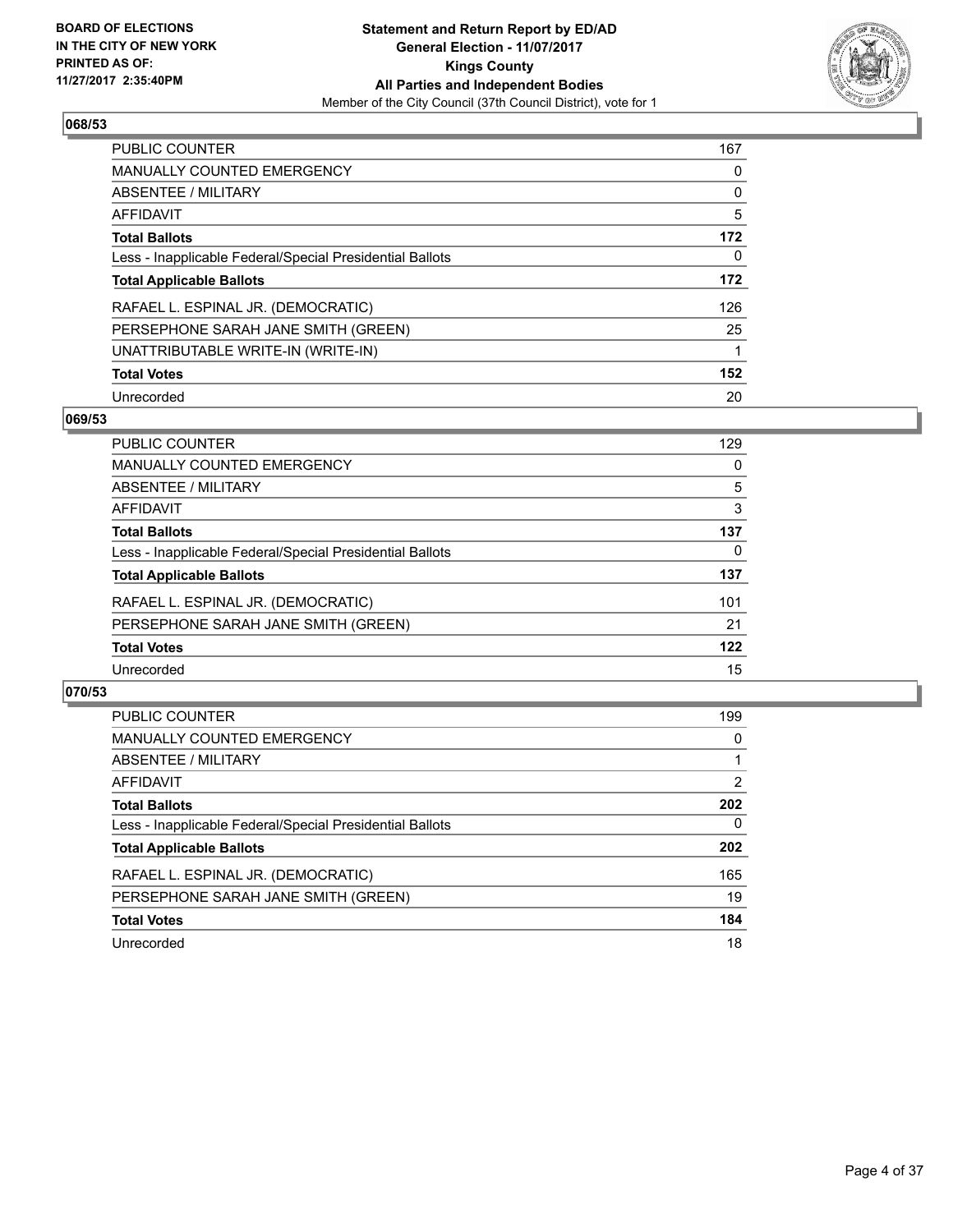

| PUBLIC COUNTER                                           | 138 |
|----------------------------------------------------------|-----|
| MANUALLY COUNTED EMERGENCY                               | 0   |
| ABSENTEE / MILITARY                                      | 0   |
| AFFIDAVIT                                                | 5   |
| <b>Total Ballots</b>                                     | 143 |
| Less - Inapplicable Federal/Special Presidential Ballots | 0   |
| <b>Total Applicable Ballots</b>                          | 143 |
| RAFAEL L. ESPINAL JR. (DEMOCRATIC)                       | 111 |
| PERSEPHONE SARAH JANE SMITH (GREEN)                      | 11  |
| <b>Total Votes</b>                                       | 122 |
| Unrecorded                                               | 21  |

#### **072/53**

| PUBLIC COUNTER                                           | 145 |
|----------------------------------------------------------|-----|
| MANUALLY COUNTED EMERGENCY                               | 0   |
| ABSENTEE / MILITARY                                      | 0   |
| AFFIDAVIT                                                | 2   |
| <b>Total Ballots</b>                                     | 147 |
| Less - Inapplicable Federal/Special Presidential Ballots | 0   |
| <b>Total Applicable Ballots</b>                          | 147 |
| RAFAEL L. ESPINAL JR. (DEMOCRATIC)                       | 121 |
| PERSEPHONE SARAH JANE SMITH (GREEN)                      | 19  |
| <b>Total Votes</b>                                       | 140 |
| Unrecorded                                               | 7   |

| PUBLIC COUNTER                                           | 165            |
|----------------------------------------------------------|----------------|
| <b>MANUALLY COUNTED EMERGENCY</b>                        | 0              |
| ABSENTEE / MILITARY                                      | $\overline{2}$ |
| <b>AFFIDAVIT</b>                                         | 5              |
| <b>Total Ballots</b>                                     | 172            |
| Less - Inapplicable Federal/Special Presidential Ballots | 0              |
| <b>Total Applicable Ballots</b>                          | 172            |
| RAFAEL L. ESPINAL JR. (DEMOCRATIC)                       | 135            |
| PERSEPHONE SARAH JANE SMITH (GREEN)                      | 9              |
| <b>Total Votes</b>                                       | 144            |
| Unrecorded                                               | 28             |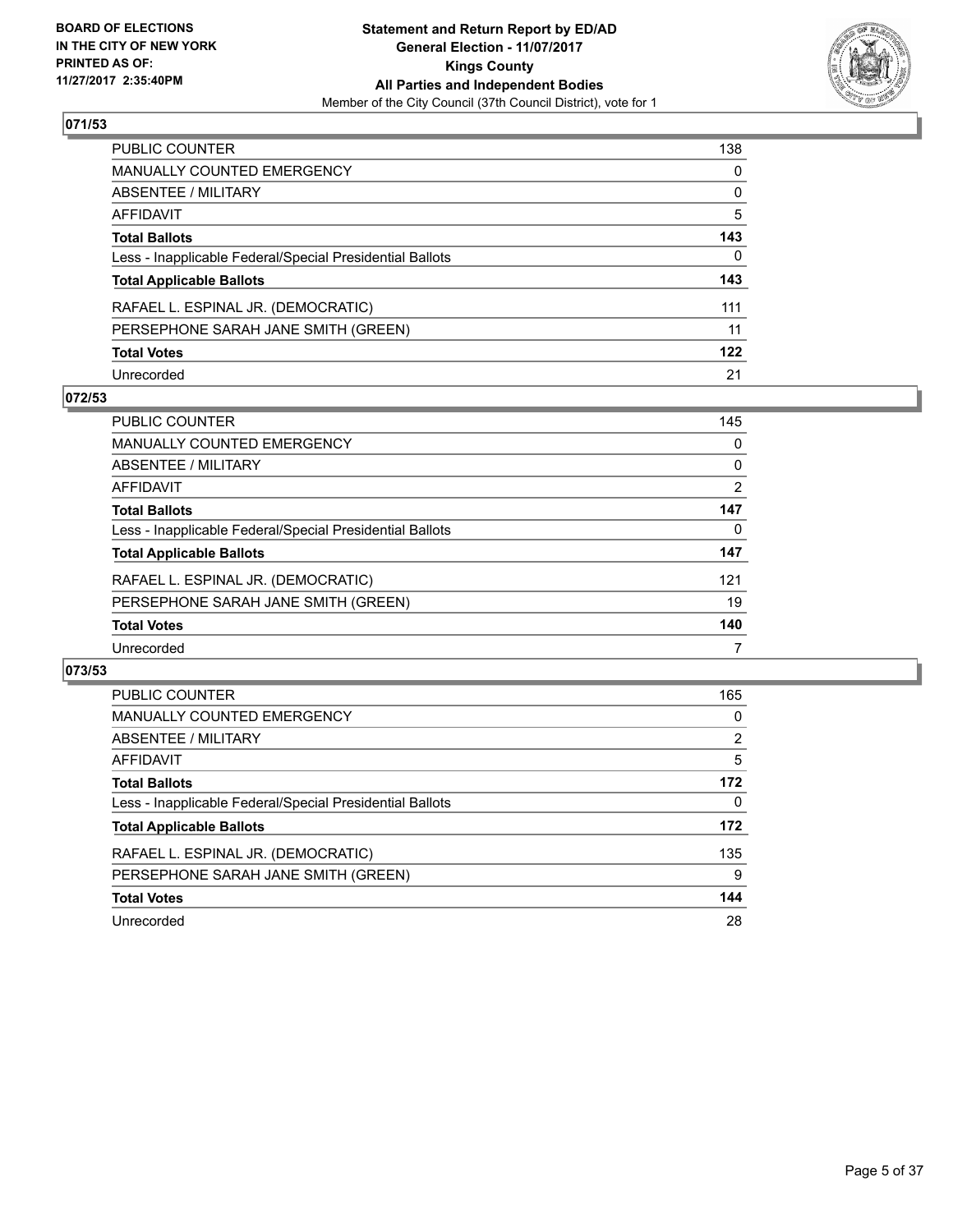

| PUBLIC COUNTER                                           | 206 |
|----------------------------------------------------------|-----|
| <b>MANUALLY COUNTED EMERGENCY</b>                        | 0   |
| ABSENTEE / MILITARY                                      | 2   |
| AFFIDAVIT                                                |     |
| <b>Total Ballots</b>                                     | 215 |
| Less - Inapplicable Federal/Special Presidential Ballots | 0   |
| <b>Total Applicable Ballots</b>                          | 215 |
| RAFAEL L. ESPINAL JR. (DEMOCRATIC)                       | 173 |
| PERSEPHONE SARAH JANE SMITH (GREEN)                      | 8   |
| <b>Total Votes</b>                                       | 181 |
| Unrecorded                                               | 34  |

#### **075/53**

| PUBLIC COUNTER                                           | 105 |
|----------------------------------------------------------|-----|
| MANUALLY COUNTED EMERGENCY                               | 0   |
| ABSENTEE / MILITARY                                      | 0   |
| AFFIDAVIT                                                |     |
| <b>Total Ballots</b>                                     | 106 |
| Less - Inapplicable Federal/Special Presidential Ballots | 0   |
| <b>Total Applicable Ballots</b>                          | 106 |
| RAFAEL L. ESPINAL JR. (DEMOCRATIC)                       | 81  |
| PERSEPHONE SARAH JANE SMITH (GREEN)                      | 7   |
| <b>Total Votes</b>                                       | 88  |
| Unrecorded                                               | 18  |

| PUBLIC COUNTER                                           | 163 |
|----------------------------------------------------------|-----|
| <b>MANUALLY COUNTED EMERGENCY</b>                        | 0   |
| ABSENTEE / MILITARY                                      | 4   |
| <b>AFFIDAVIT</b>                                         | 3   |
| <b>Total Ballots</b>                                     | 170 |
| Less - Inapplicable Federal/Special Presidential Ballots | 0   |
| <b>Total Applicable Ballots</b>                          | 170 |
| RAFAEL L. ESPINAL JR. (DEMOCRATIC)                       | 126 |
| PERSEPHONE SARAH JANE SMITH (GREEN)                      | 25  |
| <b>Total Votes</b>                                       | 151 |
| Unrecorded                                               | 19  |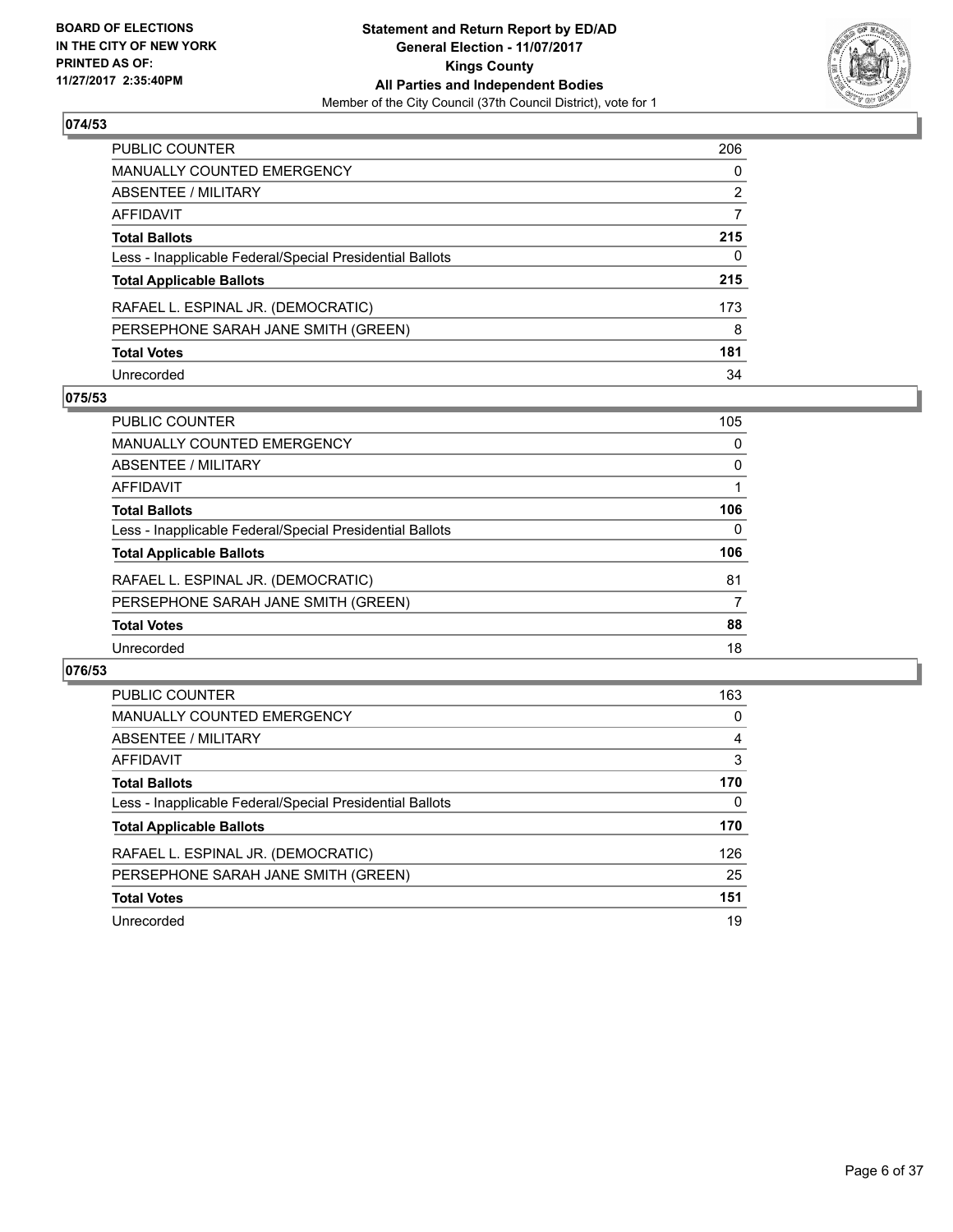

| PUBLIC COUNTER                                           | 168 |
|----------------------------------------------------------|-----|
| <b>MANUALLY COUNTED EMERGENCY</b>                        | 0   |
| <b>ABSENTEE / MILITARY</b>                               |     |
| <b>AFFIDAVIT</b>                                         | 4   |
| <b>Total Ballots</b>                                     | 173 |
| Less - Inapplicable Federal/Special Presidential Ballots | 0   |
| <b>Total Applicable Ballots</b>                          | 173 |
| RAFAEL L. ESPINAL JR. (DEMOCRATIC)                       | 130 |
| PERSEPHONE SARAH JANE SMITH (GREEN)                      | 26  |
| <b>Total Votes</b>                                       | 156 |
| Unrecorded                                               | 17  |

| <b>PUBLIC COUNTER</b>                                    | 128 |
|----------------------------------------------------------|-----|
| <b>MANUALLY COUNTED EMERGENCY</b>                        | 0   |
| ABSENTEE / MILITARY                                      |     |
| AFFIDAVIT                                                | 4   |
| <b>Total Ballots</b>                                     | 133 |
| Less - Inapplicable Federal/Special Presidential Ballots | 0   |
| <b>Total Applicable Ballots</b>                          | 133 |
| RAFAEL L. ESPINAL JR. (DEMOCRATIC)                       | 99  |
| PERSEPHONE SARAH JANE SMITH (GREEN)                      | 23  |
| <b>Total Votes</b>                                       | 122 |
| Unrecorded                                               | 11  |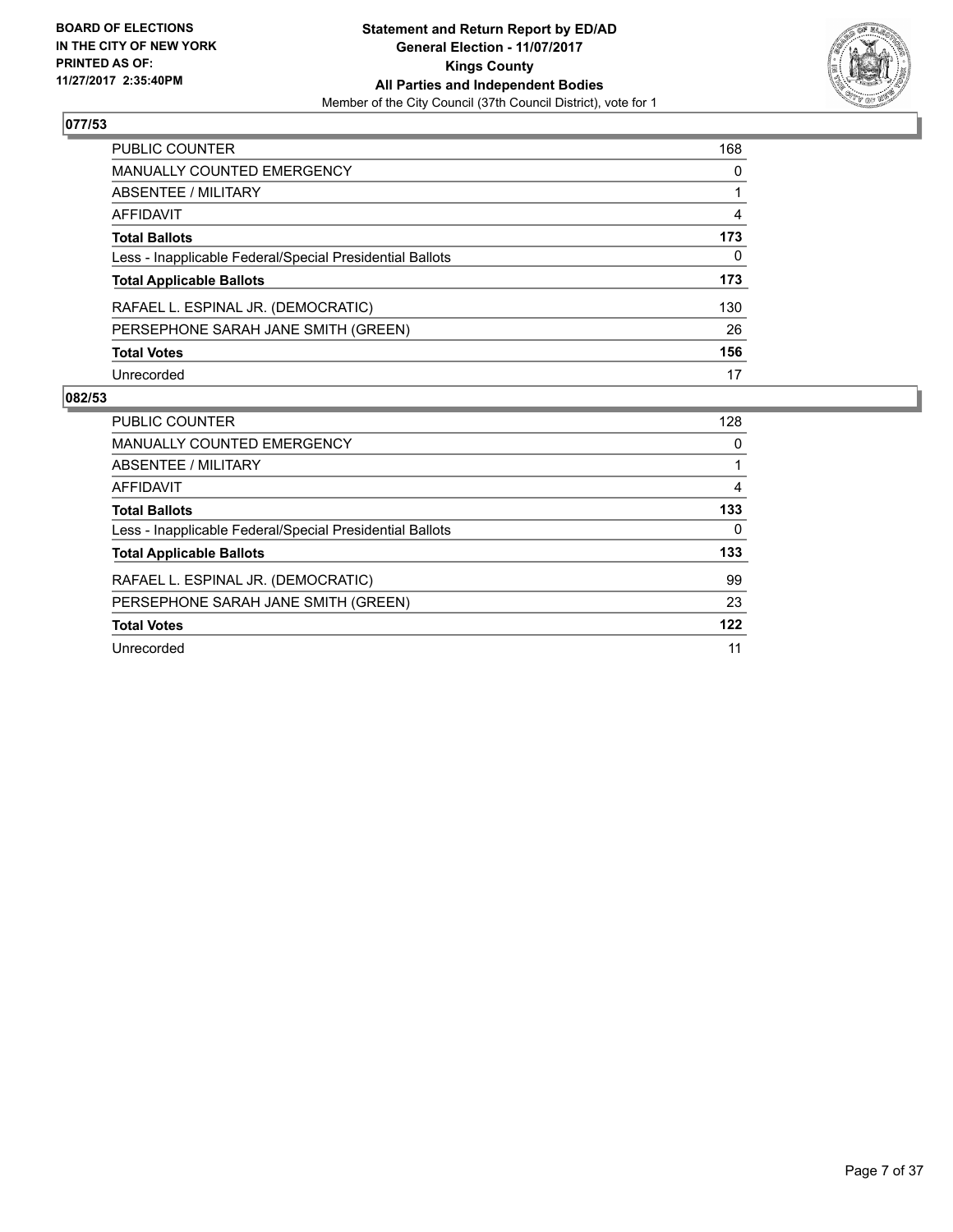

| PUBLIC COUNTER                                           | 111 |
|----------------------------------------------------------|-----|
| <b>MANUALLY COUNTED EMERGENCY</b>                        | 0   |
| <b>ABSENTEE / MILITARY</b>                               | 2   |
| AFFIDAVIT                                                |     |
| <b>Total Ballots</b>                                     | 114 |
| Less - Inapplicable Federal/Special Presidential Ballots | 0   |
| <b>Total Applicable Ballots</b>                          | 114 |
| RAFAEL L. ESPINAL JR. (DEMOCRATIC)                       | 98  |
| PERSEPHONE SARAH JANE SMITH (GREEN)                      | 10  |
| <b>Total Votes</b>                                       | 108 |
| Unrecorded                                               | 6   |

#### **003/54**

| <b>PUBLIC COUNTER</b>                                    | 97 |
|----------------------------------------------------------|----|
| <b>MANUALLY COUNTED EMERGENCY</b>                        | 0  |
| ABSENTEE / MILITARY                                      |    |
| <b>AFFIDAVIT</b>                                         |    |
| <b>Total Ballots</b>                                     | 99 |
| Less - Inapplicable Federal/Special Presidential Ballots | 0  |
| <b>Total Applicable Ballots</b>                          | 99 |
| RAFAEL L. ESPINAL JR. (DEMOCRATIC)                       | 79 |
| PERSEPHONE SARAH JANE SMITH (GREEN)                      | 5  |
| UNATTRIBUTABLE WRITE-IN (WRITE-IN)                       |    |
| <b>Total Votes</b>                                       | 85 |
| Unrecorded                                               | 14 |

| <b>PUBLIC COUNTER</b>                                    | 94       |
|----------------------------------------------------------|----------|
| <b>MANUALLY COUNTED EMERGENCY</b>                        | 0        |
| ABSENTEE / MILITARY                                      | 0        |
| AFFIDAVIT                                                | $\Omega$ |
| <b>Total Ballots</b>                                     | 94       |
| Less - Inapplicable Federal/Special Presidential Ballots | 0        |
| <b>Total Applicable Ballots</b>                          | 94       |
| RAFAEL L. ESPINAL JR. (DEMOCRATIC)                       | 76       |
| PERSEPHONE SARAH JANE SMITH (GREEN)                      | 6        |
| DIANA FRANCE (WRITE-IN)                                  |          |
| <b>Total Votes</b>                                       | 83       |
| Unrecorded                                               | 11       |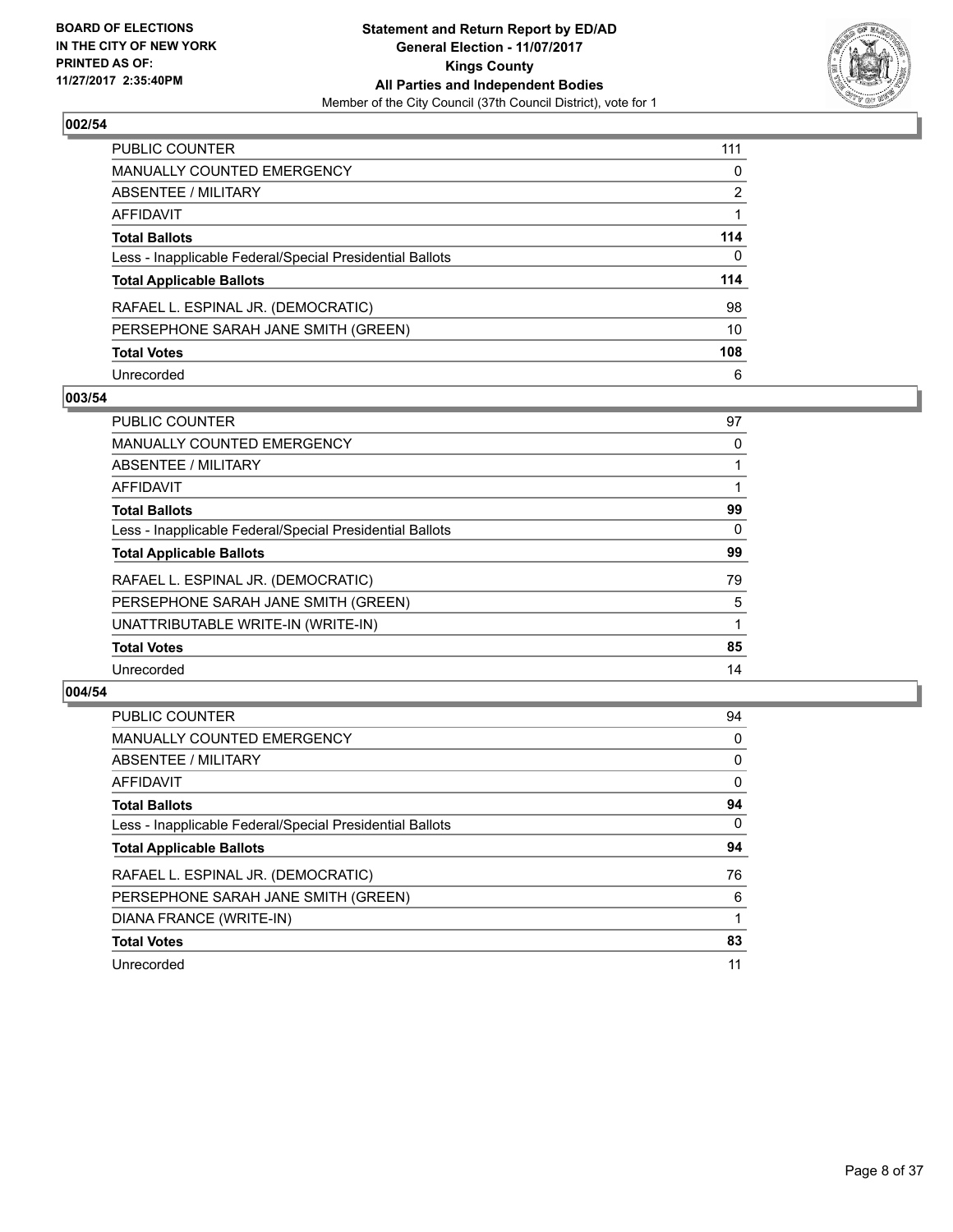

| PUBLIC COUNTER                                           | 29 |
|----------------------------------------------------------|----|
| <b>MANUALLY COUNTED EMERGENCY</b>                        | 0  |
| <b>ABSENTEE / MILITARY</b>                               | 0  |
| AFFIDAVIT                                                | 0  |
| <b>Total Ballots</b>                                     | 29 |
| Less - Inapplicable Federal/Special Presidential Ballots | 0  |
| <b>Total Applicable Ballots</b>                          | 29 |
| RAFAEL L. ESPINAL JR. (DEMOCRATIC)                       | 22 |
| PERSEPHONE SARAH JANE SMITH (GREEN)                      |    |
| <b>Total Votes</b>                                       | 23 |
| Unrecorded                                               | 6  |

#### **030/54**

| <b>PUBLIC COUNTER</b>                                    | 154 |
|----------------------------------------------------------|-----|
| MANUALLY COUNTED EMERGENCY                               | 0   |
| ABSENTEE / MILITARY                                      | 2   |
| AFFIDAVIT                                                |     |
| <b>Total Ballots</b>                                     | 157 |
| Less - Inapplicable Federal/Special Presidential Ballots | 0   |
| <b>Total Applicable Ballots</b>                          | 157 |
| RAFAEL L. ESPINAL JR. (DEMOCRATIC)                       | 129 |
| PERSEPHONE SARAH JANE SMITH (GREEN)                      | 17  |
| <b>Total Votes</b>                                       | 146 |
| Unrecorded                                               | 11  |

| PUBLIC COUNTER                                           | 122 |
|----------------------------------------------------------|-----|
| <b>MANUALLY COUNTED EMERGENCY</b>                        | 0   |
| <b>ABSENTEE / MILITARY</b>                               | 0   |
| AFFIDAVIT                                                | 0   |
| <b>Total Ballots</b>                                     | 122 |
| Less - Inapplicable Federal/Special Presidential Ballots | 0   |
| <b>Total Applicable Ballots</b>                          | 122 |
| RAFAEL L. ESPINAL JR. (DEMOCRATIC)                       | 102 |
| PERSEPHONE SARAH JANE SMITH (GREEN)                      | 11  |
| <b>Total Votes</b>                                       | 113 |
| Unrecorded                                               | 9   |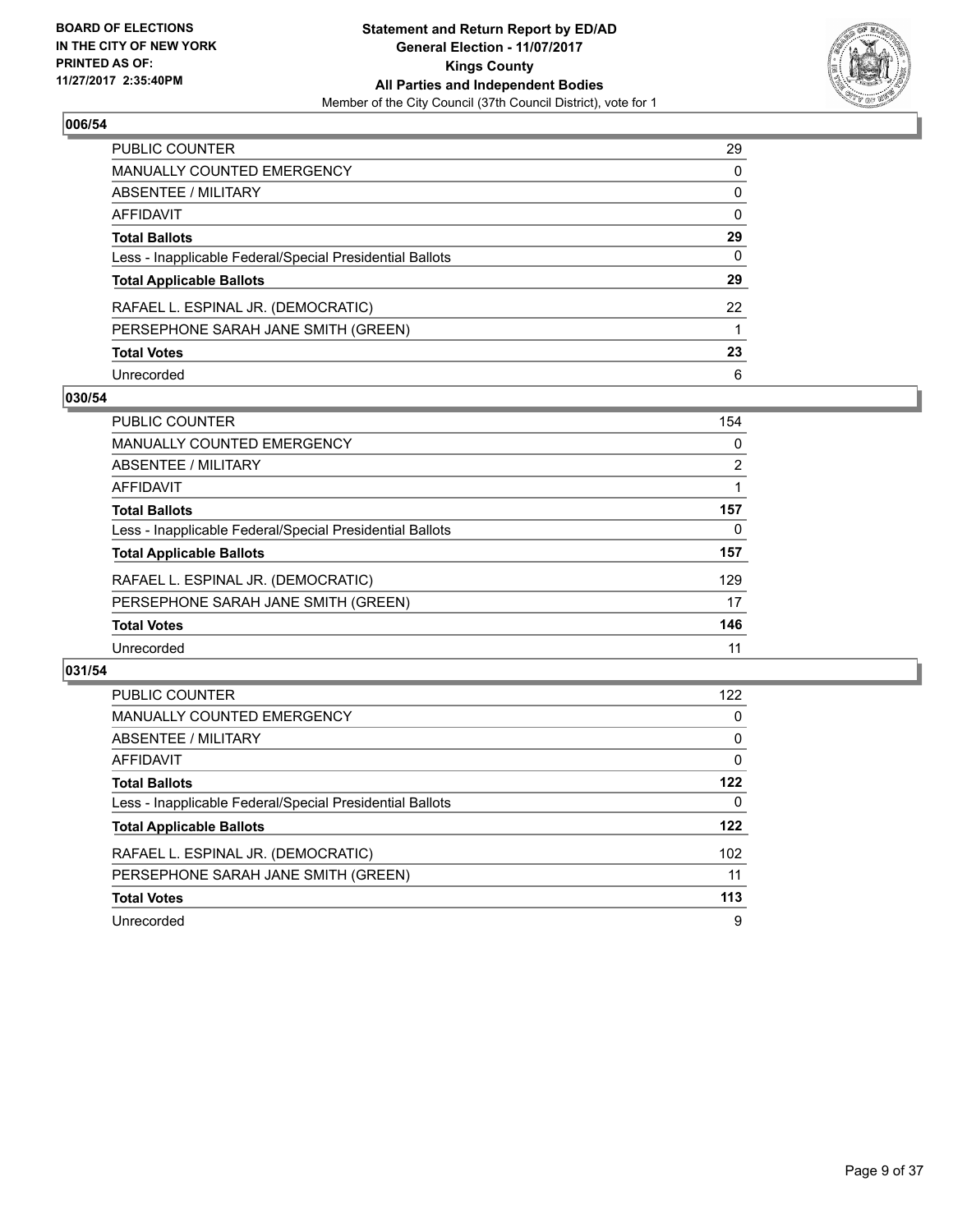

| PUBLIC COUNTER                                           | 110          |
|----------------------------------------------------------|--------------|
| MANUALLY COUNTED EMERGENCY                               | 0            |
| <b>ABSENTEE / MILITARY</b>                               | 0            |
| AFFIDAVIT                                                | $\mathbf{0}$ |
| Total Ballots                                            | 110          |
| Less - Inapplicable Federal/Special Presidential Ballots | $\Omega$     |
| <b>Total Applicable Ballots</b>                          | 110          |
| RAFAEL L. ESPINAL JR. (DEMOCRATIC)                       | 89           |
| PERSEPHONE SARAH JANE SMITH (GREEN)                      | 14           |
| <b>Total Votes</b>                                       | 103          |
| Unrecorded                                               | 7            |

#### **033/54**

| <b>PUBLIC COUNTER</b>                                    | 147 |
|----------------------------------------------------------|-----|
| <b>MANUALLY COUNTED EMERGENCY</b>                        | 0   |
| ABSENTEE / MILITARY                                      | 0   |
| <b>AFFIDAVIT</b>                                         | 5   |
| <b>Total Ballots</b>                                     | 152 |
| Less - Inapplicable Federal/Special Presidential Ballots | 0   |
| <b>Total Applicable Ballots</b>                          | 152 |
| RAFAEL L. ESPINAL JR. (DEMOCRATIC)                       | 121 |
| PERSEPHONE SARAH JANE SMITH (GREEN)                      | 21  |
| <b>FREDDY FRIAS (WRITE-IN)</b>                           |     |
| <b>Total Votes</b>                                       | 143 |
| Unrecorded                                               | 9   |

| <b>PUBLIC COUNTER</b>                                    | 148      |
|----------------------------------------------------------|----------|
| <b>MANUALLY COUNTED EMERGENCY</b>                        | 0        |
| ABSENTEE / MILITARY                                      | 4        |
| <b>AFFIDAVIT</b>                                         | $\Omega$ |
| <b>Total Ballots</b>                                     | 152      |
| Less - Inapplicable Federal/Special Presidential Ballots | 0        |
| <b>Total Applicable Ballots</b>                          | 152      |
| RAFAEL L. ESPINAL JR. (DEMOCRATIC)                       | 131      |
| PERSEPHONE SARAH JANE SMITH (GREEN)                      | 14       |
| ROBERT CAMACHO (WRITE-IN)                                |          |
| <b>Total Votes</b>                                       | 146      |
| Unrecorded                                               | 6        |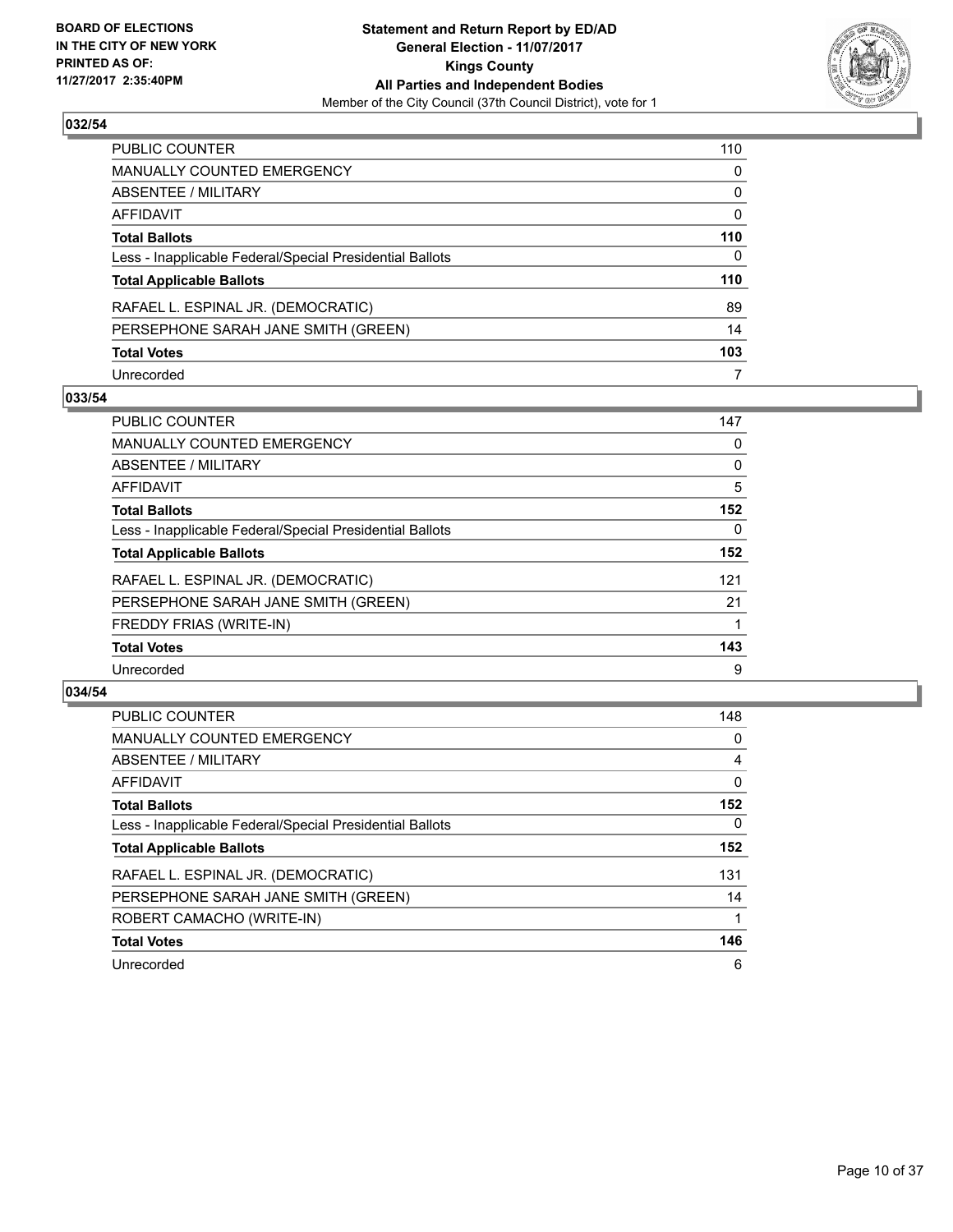

| <b>PUBLIC COUNTER</b>                                    | 123               |
|----------------------------------------------------------|-------------------|
| <b>MANUALLY COUNTED EMERGENCY</b>                        | 0                 |
| ABSENTEE / MILITARY                                      |                   |
| AFFIDAVIT                                                | 3                 |
| <b>Total Ballots</b>                                     | 127               |
| Less - Inapplicable Federal/Special Presidential Ballots | 0                 |
| <b>Total Applicable Ballots</b>                          | 127               |
| RAFAEL L. ESPINAL JR. (DEMOCRATIC)                       | 101               |
| PERSEPHONE SARAH JANE SMITH (GREEN)                      | $12 \overline{ }$ |
| UNATTRIBUTABLE WRITE-IN (WRITE-IN)                       |                   |
| <b>Total Votes</b>                                       | 114               |
| Unrecorded                                               | 13                |

#### **036/54**

| <b>PUBLIC COUNTER</b>                                    | 156 |
|----------------------------------------------------------|-----|
| MANUALLY COUNTED EMERGENCY                               | 0   |
| ABSENTEE / MILITARY                                      | 2   |
| AFFIDAVIT                                                | 3   |
| <b>Total Ballots</b>                                     | 161 |
| Less - Inapplicable Federal/Special Presidential Ballots | 0   |
| <b>Total Applicable Ballots</b>                          | 161 |
| RAFAEL L. ESPINAL JR. (DEMOCRATIC)                       | 132 |
| PERSEPHONE SARAH JANE SMITH (GREEN)                      | 14  |
| <b>Total Votes</b>                                       | 146 |
| Unrecorded                                               | 15  |

| <b>PUBLIC COUNTER</b>                                    | 156      |
|----------------------------------------------------------|----------|
| MANUALLY COUNTED EMERGENCY                               | 0        |
| ABSENTEE / MILITARY                                      | 3        |
| AFFIDAVIT                                                | 3        |
| <b>Total Ballots</b>                                     | 162      |
| Less - Inapplicable Federal/Special Presidential Ballots | $\Omega$ |
| <b>Total Applicable Ballots</b>                          | 162      |
| RAFAEL L. ESPINAL JR. (DEMOCRATIC)                       | 134      |
| PERSEPHONE SARAH JANE SMITH (GREEN)                      | 16       |
| <b>Total Votes</b>                                       | 150      |
| Unrecorded                                               | 12       |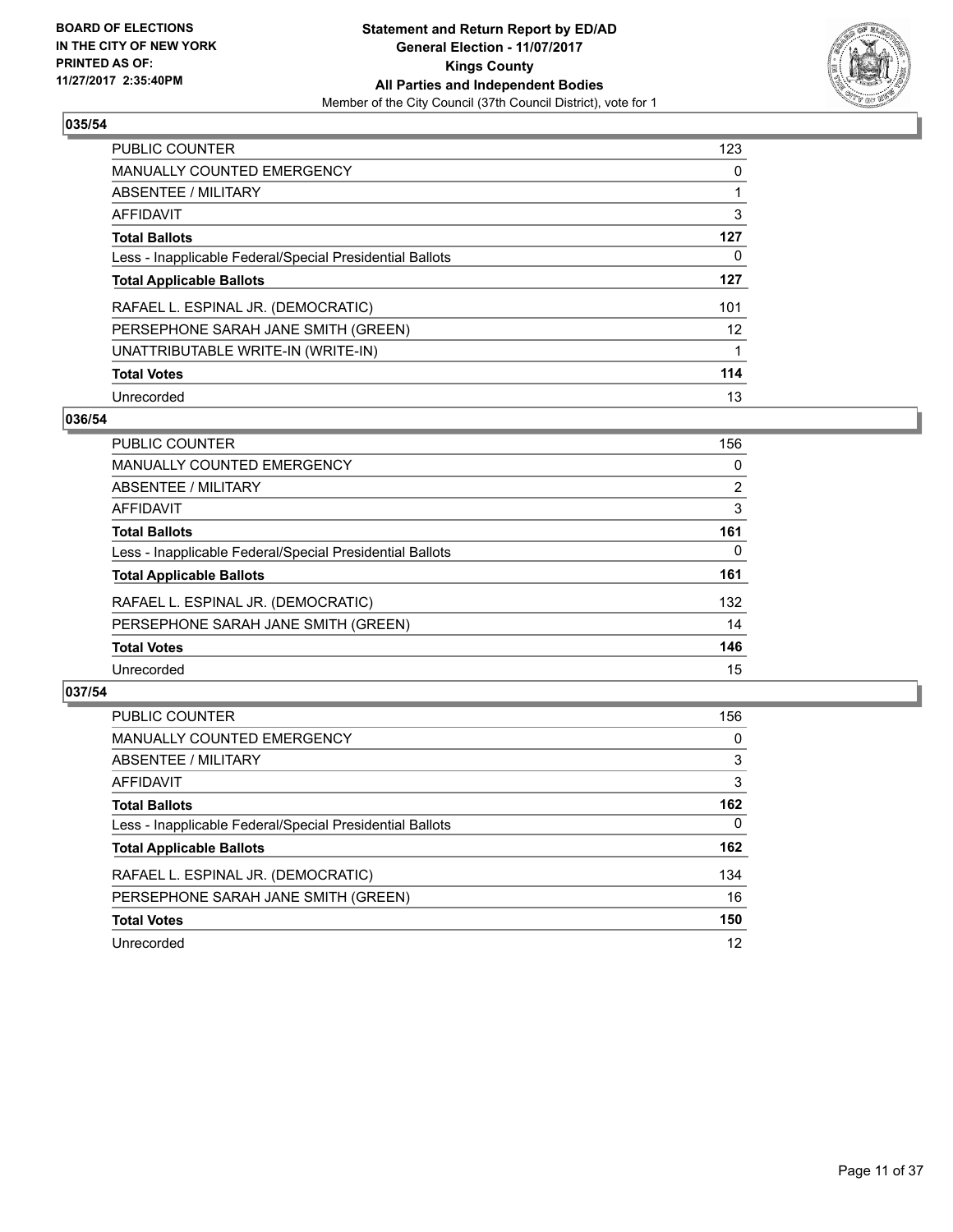

| PUBLIC COUNTER                                           | 157            |
|----------------------------------------------------------|----------------|
| <b>MANUALLY COUNTED EMERGENCY</b>                        | 0              |
| ABSENTEE / MILITARY                                      | 4              |
| <b>AFFIDAVIT</b>                                         | $\overline{2}$ |
| <b>Total Ballots</b>                                     | 163            |
| Less - Inapplicable Federal/Special Presidential Ballots | $\mathbf{0}$   |
| <b>Total Applicable Ballots</b>                          | 163            |
| RAFAEL L. ESPINAL JR. (DEMOCRATIC)                       | 126            |
| PERSEPHONE SARAH JANE SMITH (GREEN)                      | 14             |
| <b>Total Votes</b>                                       | 140            |
| Unrecorded                                               | 23             |

#### **039/54**

| <b>PUBLIC COUNTER</b>                                    | 128 |
|----------------------------------------------------------|-----|
| MANUALLY COUNTED EMERGENCY                               | 0   |
| ABSENTEE / MILITARY                                      |     |
| AFFIDAVIT                                                | 5   |
| <b>Total Ballots</b>                                     | 134 |
| Less - Inapplicable Federal/Special Presidential Ballots | 0   |
| <b>Total Applicable Ballots</b>                          | 134 |
| RAFAEL L. ESPINAL JR. (DEMOCRATIC)                       | 108 |
| PERSEPHONE SARAH JANE SMITH (GREEN)                      | 12  |
| <b>Total Votes</b>                                       | 120 |
| Unrecorded                                               | 14  |

| PUBLIC COUNTER                                           | 49 |
|----------------------------------------------------------|----|
| <b>MANUALLY COUNTED EMERGENCY</b>                        | 0  |
| ABSENTEE / MILITARY                                      |    |
| AFFIDAVIT                                                | 0  |
| <b>Total Ballots</b>                                     | 50 |
| Less - Inapplicable Federal/Special Presidential Ballots | 0  |
| <b>Total Applicable Ballots</b>                          | 50 |
| RAFAEL L. ESPINAL JR. (DEMOCRATIC)                       | 42 |
| PERSEPHONE SARAH JANE SMITH (GREEN)                      | 4  |
|                                                          |    |
| <b>Total Votes</b>                                       | 46 |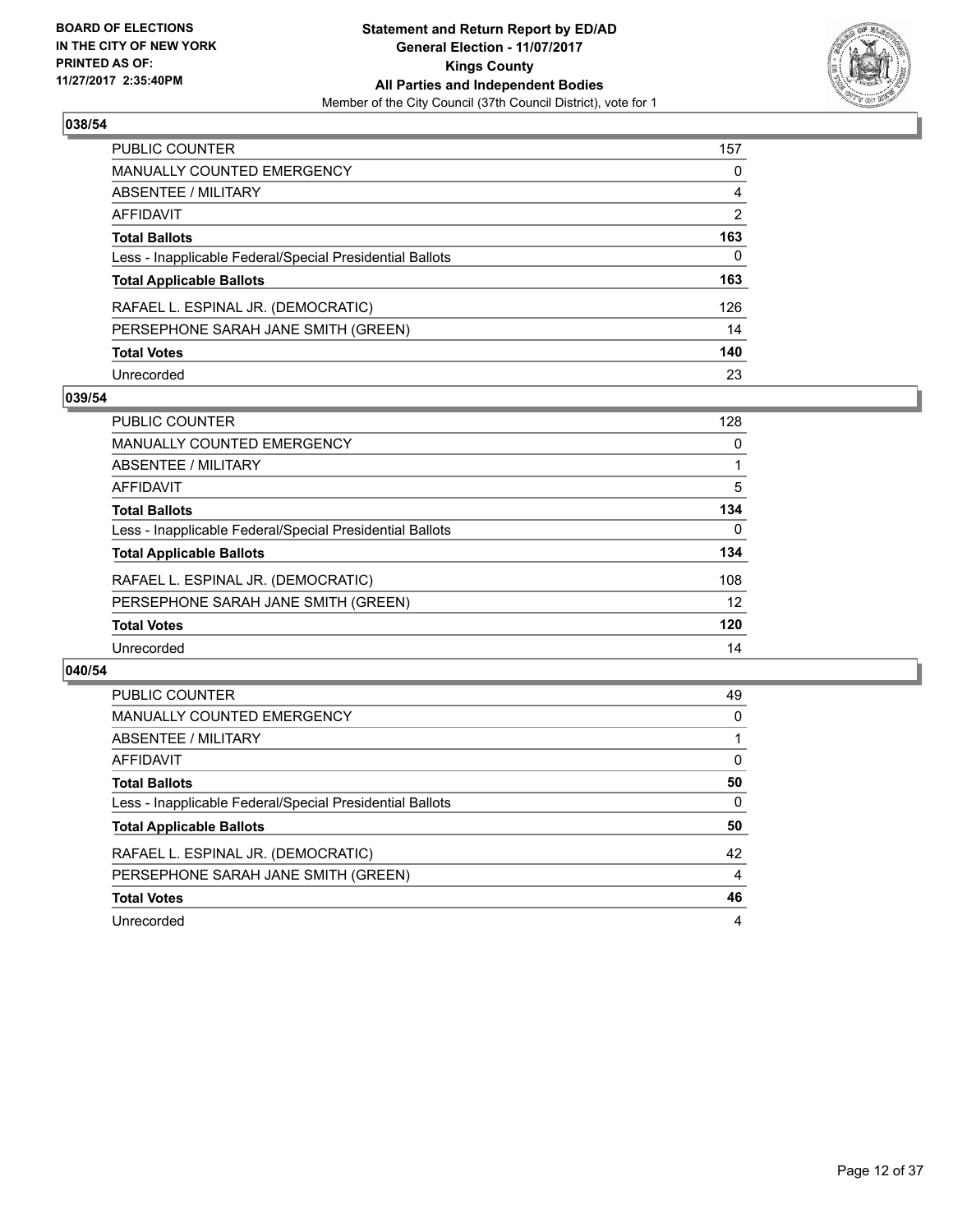

| <b>PUBLIC COUNTER</b>                                    | 147 |
|----------------------------------------------------------|-----|
| <b>MANUALLY COUNTED EMERGENCY</b>                        | 0   |
| ABSENTEE / MILITARY                                      | 3   |
| AFFIDAVIT                                                |     |
| <b>Total Ballots</b>                                     | 151 |
| Less - Inapplicable Federal/Special Presidential Ballots | 0   |
| <b>Total Applicable Ballots</b>                          | 151 |
| RAFAEL L. ESPINAL JR. (DEMOCRATIC)                       | 130 |
| PERSEPHONE SARAH JANE SMITH (GREEN)                      | 6   |
| <b>KRISTOPS DORINGIS (WRITE-IN)</b>                      | 1   |
| <b>Total Votes</b>                                       | 137 |
| Unrecorded                                               | 14  |

#### **042/54**

| <b>PUBLIC COUNTER</b>                                    | 125            |
|----------------------------------------------------------|----------------|
| MANUALLY COUNTED EMERGENCY                               | 0              |
| ABSENTEE / MILITARY                                      | $\overline{2}$ |
| AFFIDAVIT                                                | 0              |
| <b>Total Ballots</b>                                     | 127            |
| Less - Inapplicable Federal/Special Presidential Ballots | 0              |
| <b>Total Applicable Ballots</b>                          | 127            |
| RAFAEL L. ESPINAL JR. (DEMOCRATIC)                       | 111            |
| PERSEPHONE SARAH JANE SMITH (GREEN)                      | 9              |
| <b>Total Votes</b>                                       | 120            |
| Unrecorded                                               |                |

| <b>PUBLIC COUNTER</b>                                    | 179            |
|----------------------------------------------------------|----------------|
| MANUALLY COUNTED EMERGENCY                               | 0              |
| ABSENTEE / MILITARY                                      | 0              |
| AFFIDAVIT                                                | $\overline{2}$ |
| <b>Total Ballots</b>                                     | 181            |
| Less - Inapplicable Federal/Special Presidential Ballots | $\Omega$       |
| <b>Total Applicable Ballots</b>                          | 181            |
| RAFAEL L. ESPINAL JR. (DEMOCRATIC)                       | 149            |
| PERSEPHONE SARAH JANE SMITH (GREEN)                      | 16             |
| <b>Total Votes</b>                                       | 165            |
| Unrecorded                                               | 16             |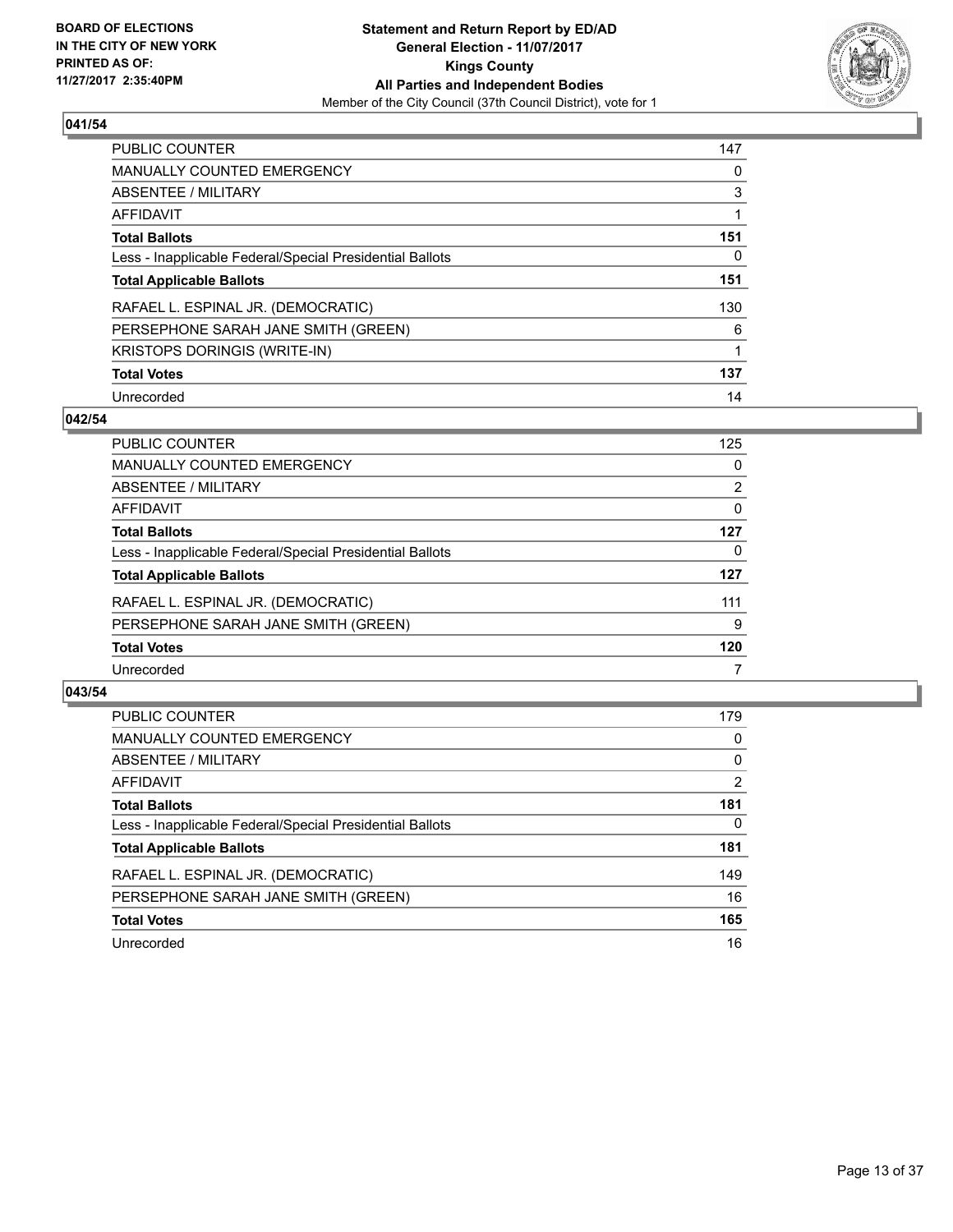

| PUBLIC COUNTER                                           | 98  |
|----------------------------------------------------------|-----|
| <b>MANUALLY COUNTED EMERGENCY</b>                        | 0   |
| <b>ABSENTEE / MILITARY</b>                               | 2   |
| AFFIDAVIT                                                | 3   |
| <b>Total Ballots</b>                                     | 103 |
| Less - Inapplicable Federal/Special Presidential Ballots | 0   |
| <b>Total Applicable Ballots</b>                          | 103 |
| RAFAEL L. ESPINAL JR. (DEMOCRATIC)                       | 93  |
| PERSEPHONE SARAH JANE SMITH (GREEN)                      |     |
| <b>Total Votes</b>                                       | 94  |
| Unrecorded                                               | 9   |

#### **045/54**

| <b>PUBLIC COUNTER</b>                                    | 114 |
|----------------------------------------------------------|-----|
| MANUALLY COUNTED EMERGENCY                               | 0   |
| ABSENTEE / MILITARY                                      | 0   |
| AFFIDAVIT                                                |     |
| <b>Total Ballots</b>                                     | 115 |
| Less - Inapplicable Federal/Special Presidential Ballots | 0   |
| <b>Total Applicable Ballots</b>                          | 115 |
| RAFAEL L. ESPINAL JR. (DEMOCRATIC)                       | 100 |
| PERSEPHONE SARAH JANE SMITH (GREEN)                      | 7   |
| <b>Total Votes</b>                                       | 107 |
| Unrecorded                                               | 8   |

| PUBLIC COUNTER                                           | 170 |
|----------------------------------------------------------|-----|
| <b>MANUALLY COUNTED EMERGENCY</b>                        | 0   |
| ABSENTEE / MILITARY                                      |     |
| <b>AFFIDAVIT</b>                                         | 6   |
| <b>Total Ballots</b>                                     | 177 |
| Less - Inapplicable Federal/Special Presidential Ballots | 0   |
| <b>Total Applicable Ballots</b>                          | 177 |
| RAFAEL L. ESPINAL JR. (DEMOCRATIC)                       | 147 |
| PERSEPHONE SARAH JANE SMITH (GREEN)                      | 10  |
| <b>Total Votes</b>                                       | 157 |
|                                                          |     |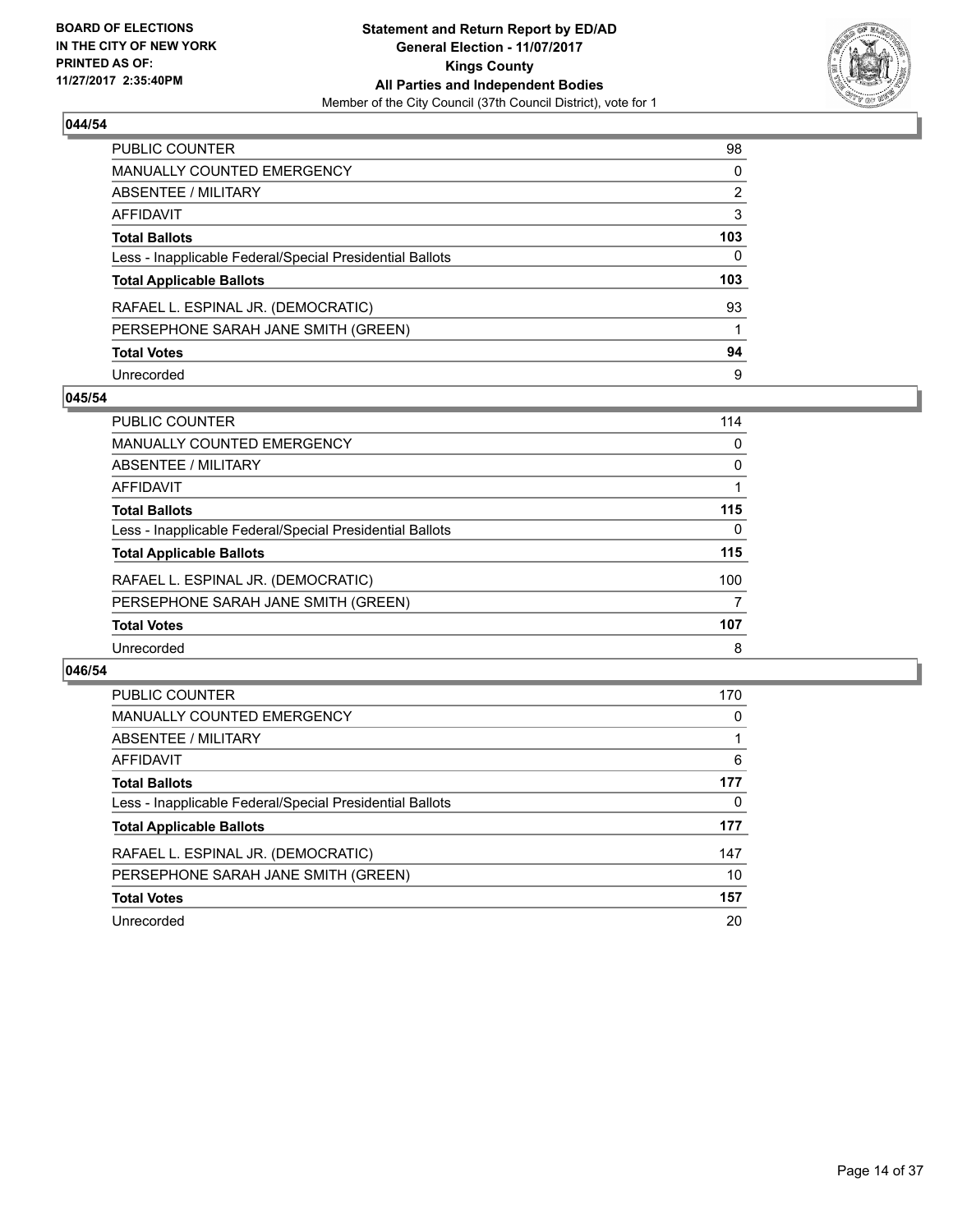

| <b>PUBLIC COUNTER</b>                                    | 91             |
|----------------------------------------------------------|----------------|
| <b>MANUALLY COUNTED EMERGENCY</b>                        | 0              |
| ABSENTEE / MILITARY                                      | $\overline{2}$ |
| AFFIDAVIT                                                | 3              |
| <b>Total Ballots</b>                                     | 96             |
| Less - Inapplicable Federal/Special Presidential Ballots | 0              |
| <b>Total Applicable Ballots</b>                          | 96             |
| RAFAEL L. ESPINAL JR. (DEMOCRATIC)                       | 84             |
| PERSEPHONE SARAH JANE SMITH (GREEN)                      | 4              |
| KENNETH VANN (WRITE-IN)                                  |                |
| <b>Total Votes</b>                                       | 89             |
| Unrecorded                                               | 7              |

#### **048/54**

| <b>PUBLIC COUNTER</b>                                    | 120 |
|----------------------------------------------------------|-----|
| MANUALLY COUNTED EMERGENCY                               | 0   |
| ABSENTEE / MILITARY                                      | 2   |
| AFFIDAVIT                                                | 2   |
| <b>Total Ballots</b>                                     | 124 |
| Less - Inapplicable Federal/Special Presidential Ballots | 0   |
| <b>Total Applicable Ballots</b>                          | 124 |
| RAFAEL L. ESPINAL JR. (DEMOCRATIC)                       | 106 |
| PERSEPHONE SARAH JANE SMITH (GREEN)                      | 5   |
| <b>Total Votes</b>                                       | 111 |
| Unrecorded                                               | 13  |

| <b>PUBLIC COUNTER</b>                                    | 145      |
|----------------------------------------------------------|----------|
| MANUALLY COUNTED EMERGENCY                               | 0        |
| ABSENTEE / MILITARY                                      | $\Omega$ |
| AFFIDAVIT                                                |          |
| <b>Total Ballots</b>                                     | 146      |
| Less - Inapplicable Federal/Special Presidential Ballots | $\Omega$ |
| <b>Total Applicable Ballots</b>                          | 146      |
| RAFAEL L. ESPINAL JR. (DEMOCRATIC)                       | 129      |
| PERSEPHONE SARAH JANE SMITH (GREEN)                      | 4        |
| <b>Total Votes</b>                                       | 133      |
| Unrecorded                                               | 13       |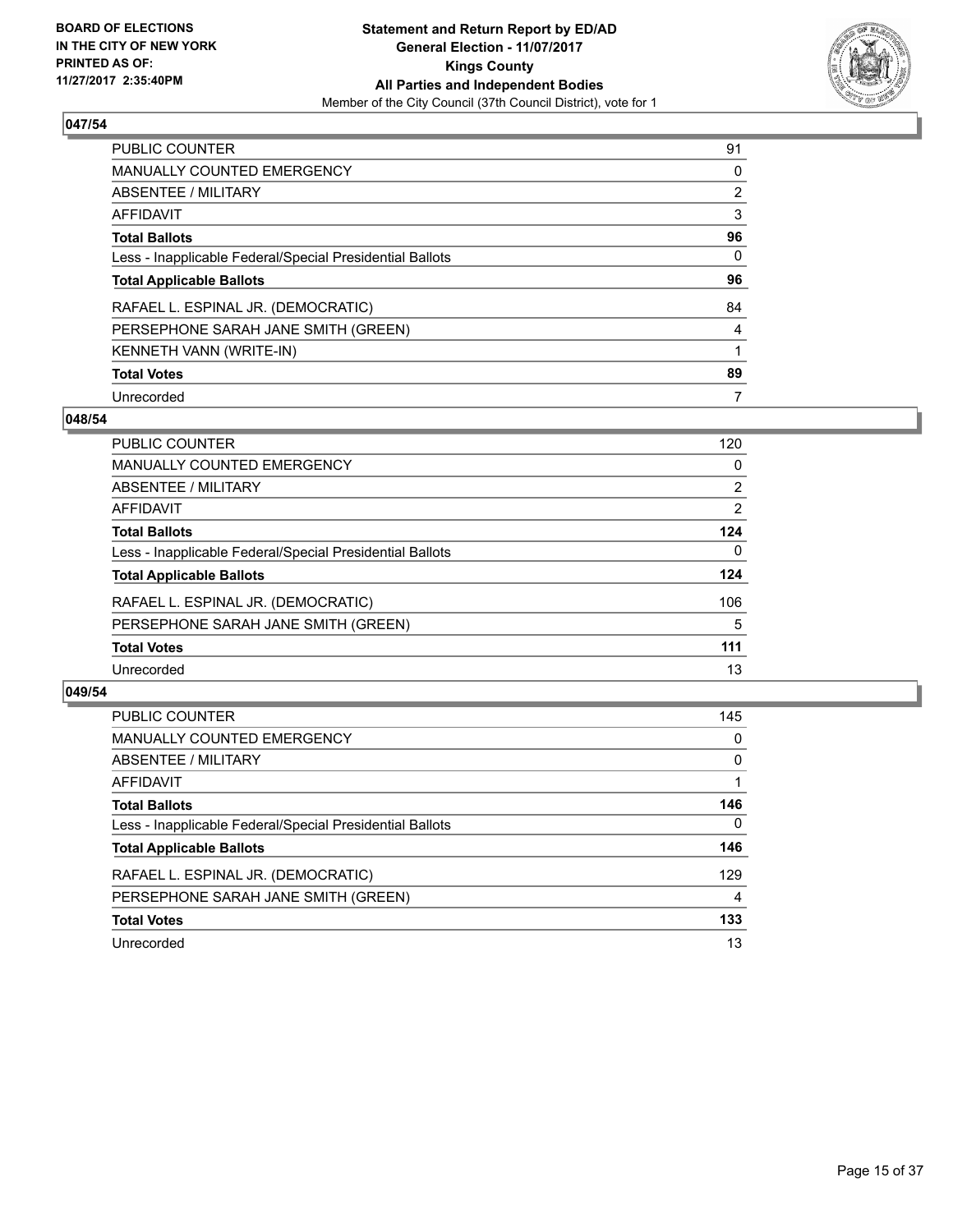

| PUBLIC COUNTER                                           | 144            |
|----------------------------------------------------------|----------------|
| <b>MANUALLY COUNTED EMERGENCY</b>                        | 0              |
| <b>ABSENTEE / MILITARY</b>                               | 2              |
| AFFIDAVIT                                                | $\overline{2}$ |
| <b>Total Ballots</b>                                     | 148            |
| Less - Inapplicable Federal/Special Presidential Ballots | 0              |
| <b>Total Applicable Ballots</b>                          | 148            |
| RAFAEL L. ESPINAL JR. (DEMOCRATIC)                       | 126            |
| PERSEPHONE SARAH JANE SMITH (GREEN)                      | 13             |
| <b>Total Votes</b>                                       | 139            |
| Unrecorded                                               | 9              |

#### **051/54**

| <b>PUBLIC COUNTER</b>                                    | 193 |
|----------------------------------------------------------|-----|
| MANUALLY COUNTED EMERGENCY                               | 0   |
| ABSENTEE / MILITARY                                      |     |
| AFFIDAVIT                                                | 2   |
| <b>Total Ballots</b>                                     | 196 |
| Less - Inapplicable Federal/Special Presidential Ballots | 0   |
| <b>Total Applicable Ballots</b>                          | 196 |
| RAFAEL L. ESPINAL JR. (DEMOCRATIC)                       | 160 |
| PERSEPHONE SARAH JANE SMITH (GREEN)                      | 15  |
| <b>Total Votes</b>                                       | 175 |
| Unrecorded                                               | 21  |

| PUBLIC COUNTER                                           | 119 |
|----------------------------------------------------------|-----|
| <b>MANUALLY COUNTED EMERGENCY</b>                        | 0   |
| ABSENTEE / MILITARY                                      | 0   |
| AFFIDAVIT                                                | 2   |
| <b>Total Ballots</b>                                     | 121 |
| Less - Inapplicable Federal/Special Presidential Ballots | 0   |
| <b>Total Applicable Ballots</b>                          | 121 |
| RAFAEL L. ESPINAL JR. (DEMOCRATIC)                       | 98  |
| PERSEPHONE SARAH JANE SMITH (GREEN)                      | 7   |
| SUYAPA URTINA (WRITE-IN)                                 |     |
| <b>Total Votes</b>                                       | 106 |
| Unrecorded                                               | 15  |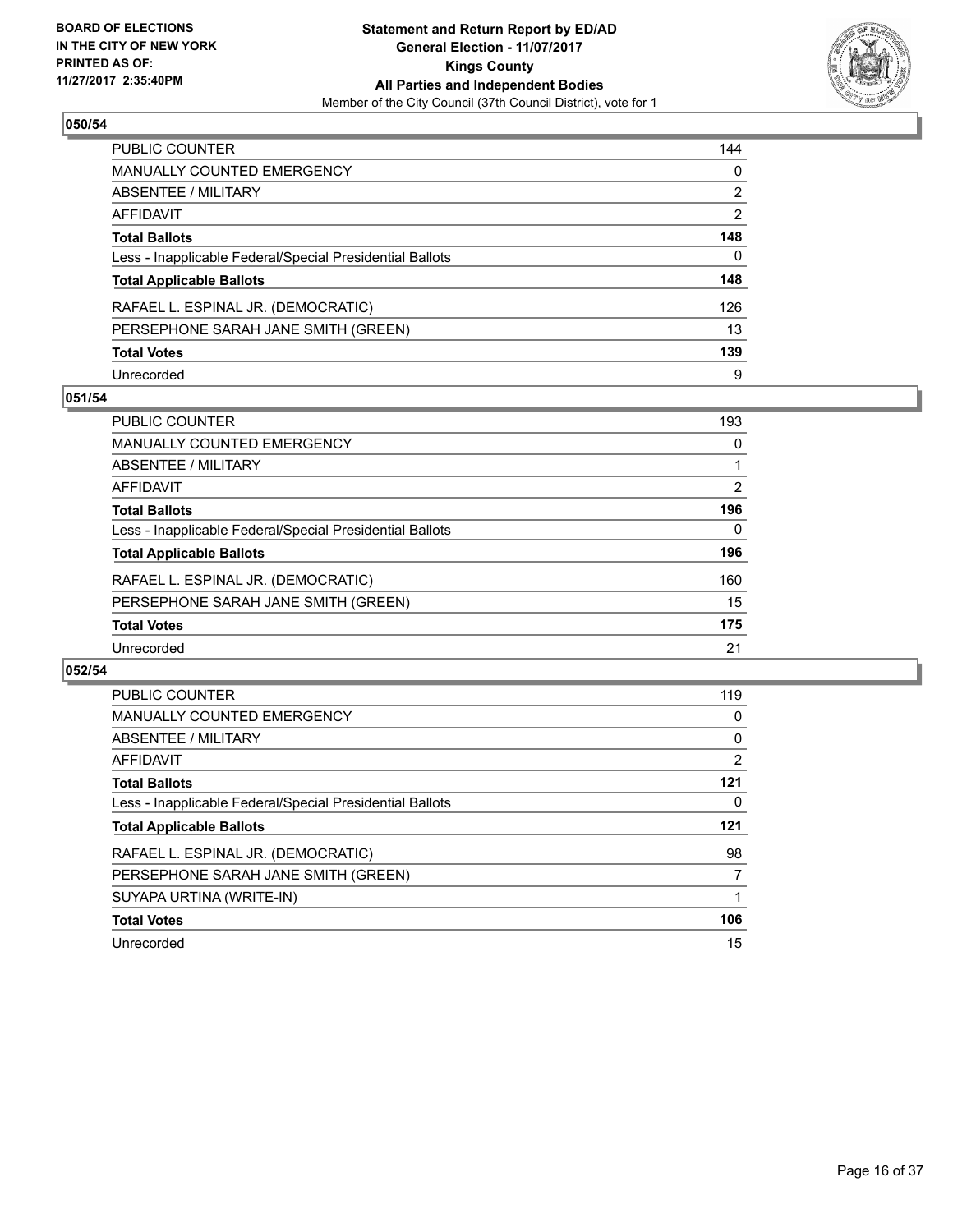

| PUBLIC COUNTER                                           | 78 |
|----------------------------------------------------------|----|
| <b>MANUALLY COUNTED EMERGENCY</b>                        | 0  |
| <b>ABSENTEE / MILITARY</b>                               | 0  |
| AFFIDAVIT                                                | 2  |
| <b>Total Ballots</b>                                     | 80 |
| Less - Inapplicable Federal/Special Presidential Ballots | 0  |
| <b>Total Applicable Ballots</b>                          | 80 |
| RAFAEL L. ESPINAL JR. (DEMOCRATIC)                       | 71 |
| PERSEPHONE SARAH JANE SMITH (GREEN)                      | 4  |
| <b>Total Votes</b>                                       | 75 |
| Unrecorded                                               | 5  |

#### **054/54**

| PUBLIC COUNTER                                           | 96 |
|----------------------------------------------------------|----|
| <b>MANUALLY COUNTED EMERGENCY</b>                        | 0  |
| ABSENTEE / MILITARY                                      | 0  |
| AFFIDAVIT                                                |    |
| <b>Total Ballots</b>                                     | 97 |
| Less - Inapplicable Federal/Special Presidential Ballots | 0  |
| <b>Total Applicable Ballots</b>                          | 97 |
| RAFAEL L. ESPINAL JR. (DEMOCRATIC)                       | 78 |
| PERSEPHONE SARAH JANE SMITH (GREEN)                      | 0  |
| <b>Total Votes</b>                                       | 78 |
| Unrecorded                                               | 19 |

| PUBLIC COUNTER                                           | 102 |
|----------------------------------------------------------|-----|
| <b>MANUALLY COUNTED EMERGENCY</b>                        | 0   |
| ABSENTEE / MILITARY                                      |     |
| <b>AFFIDAVIT</b>                                         | 2   |
| <b>Total Ballots</b>                                     | 105 |
| Less - Inapplicable Federal/Special Presidential Ballots | 0   |
| <b>Total Applicable Ballots</b>                          | 105 |
| RAFAEL L. ESPINAL JR. (DEMOCRATIC)                       | 88  |
| PERSEPHONE SARAH JANE SMITH (GREEN)                      | 8   |
| <b>Total Votes</b>                                       | 96  |
| Unrecorded                                               | 9   |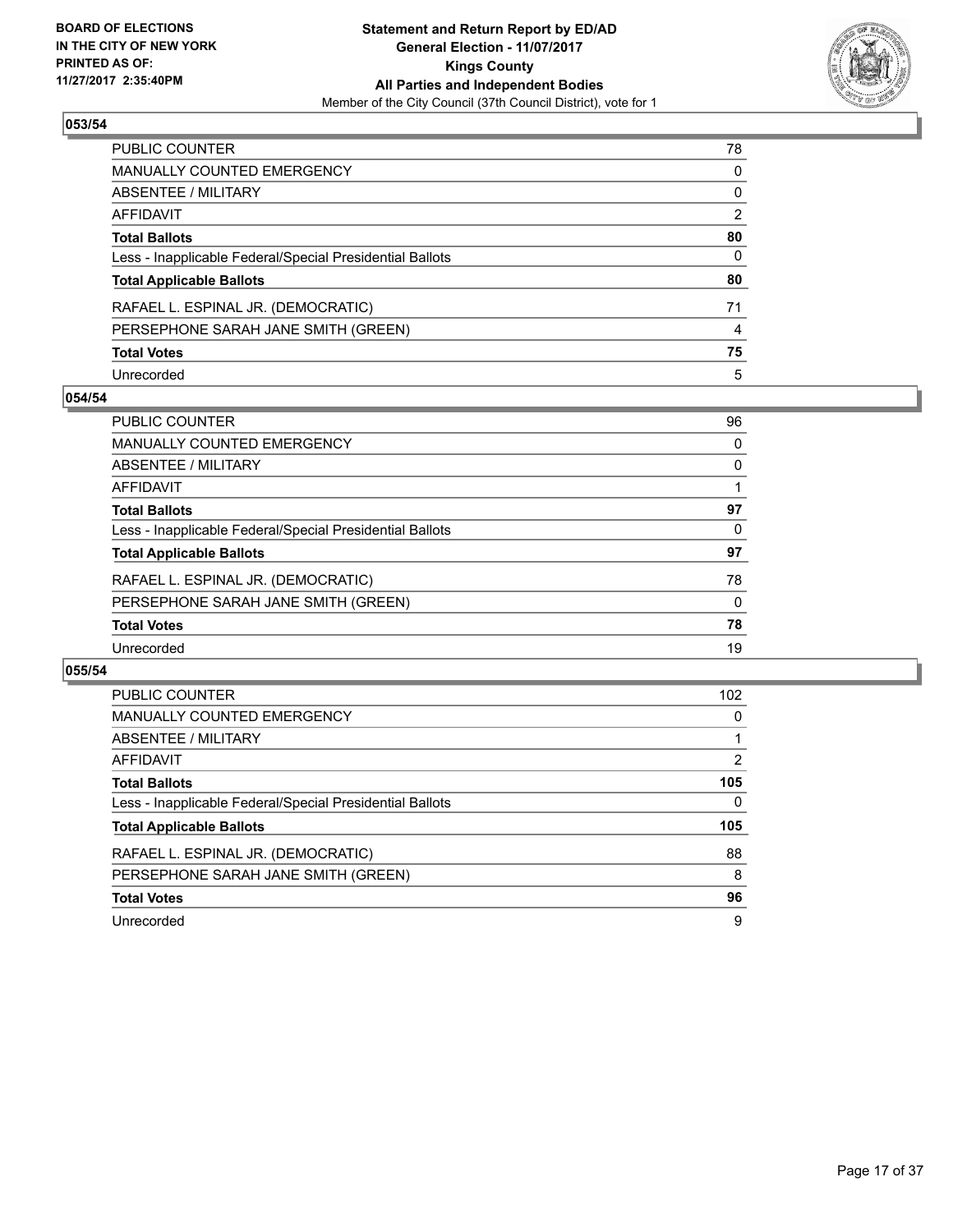

| PUBLIC COUNTER                                           | 87 |
|----------------------------------------------------------|----|
| MANUALLY COUNTED EMERGENCY                               | 0  |
| ABSENTEE / MILITARY                                      |    |
| AFFIDAVIT                                                |    |
| Total Ballots                                            | 89 |
| Less - Inapplicable Federal/Special Presidential Ballots | 0  |
| <b>Total Applicable Ballots</b>                          | 89 |
| RAFAEL L. ESPINAL JR. (DEMOCRATIC)                       | 65 |
| PERSEPHONE SARAH JANE SMITH (GREEN)                      | 7  |
| <b>Total Votes</b>                                       | 72 |
| Unrecorded                                               | 17 |

#### **057/54**

| <b>PUBLIC COUNTER</b>                                    | 144 |
|----------------------------------------------------------|-----|
| MANUALLY COUNTED EMERGENCY                               | 0   |
| ABSENTEE / MILITARY                                      | 0   |
| AFFIDAVIT                                                | 3   |
| <b>Total Ballots</b>                                     | 147 |
| Less - Inapplicable Federal/Special Presidential Ballots | 0   |
| <b>Total Applicable Ballots</b>                          | 147 |
| RAFAEL L. ESPINAL JR. (DEMOCRATIC)                       | 120 |
| PERSEPHONE SARAH JANE SMITH (GREEN)                      | 14  |
| <b>Total Votes</b>                                       | 134 |
| Unrecorded                                               | 13  |

| PUBLIC COUNTER                                           | 122 |
|----------------------------------------------------------|-----|
| <b>MANUALLY COUNTED EMERGENCY</b>                        | 0   |
| ABSENTEE / MILITARY                                      | 0   |
| <b>AFFIDAVIT</b>                                         | 0   |
| <b>Total Ballots</b>                                     | 122 |
| Less - Inapplicable Federal/Special Presidential Ballots | 0   |
| <b>Total Applicable Ballots</b>                          | 122 |
| RAFAEL L. ESPINAL JR. (DEMOCRATIC)                       | 112 |
| PERSEPHONE SARAH JANE SMITH (GREEN)                      | 8   |
| <b>Total Votes</b>                                       | 120 |
| Unrecorded                                               | 2   |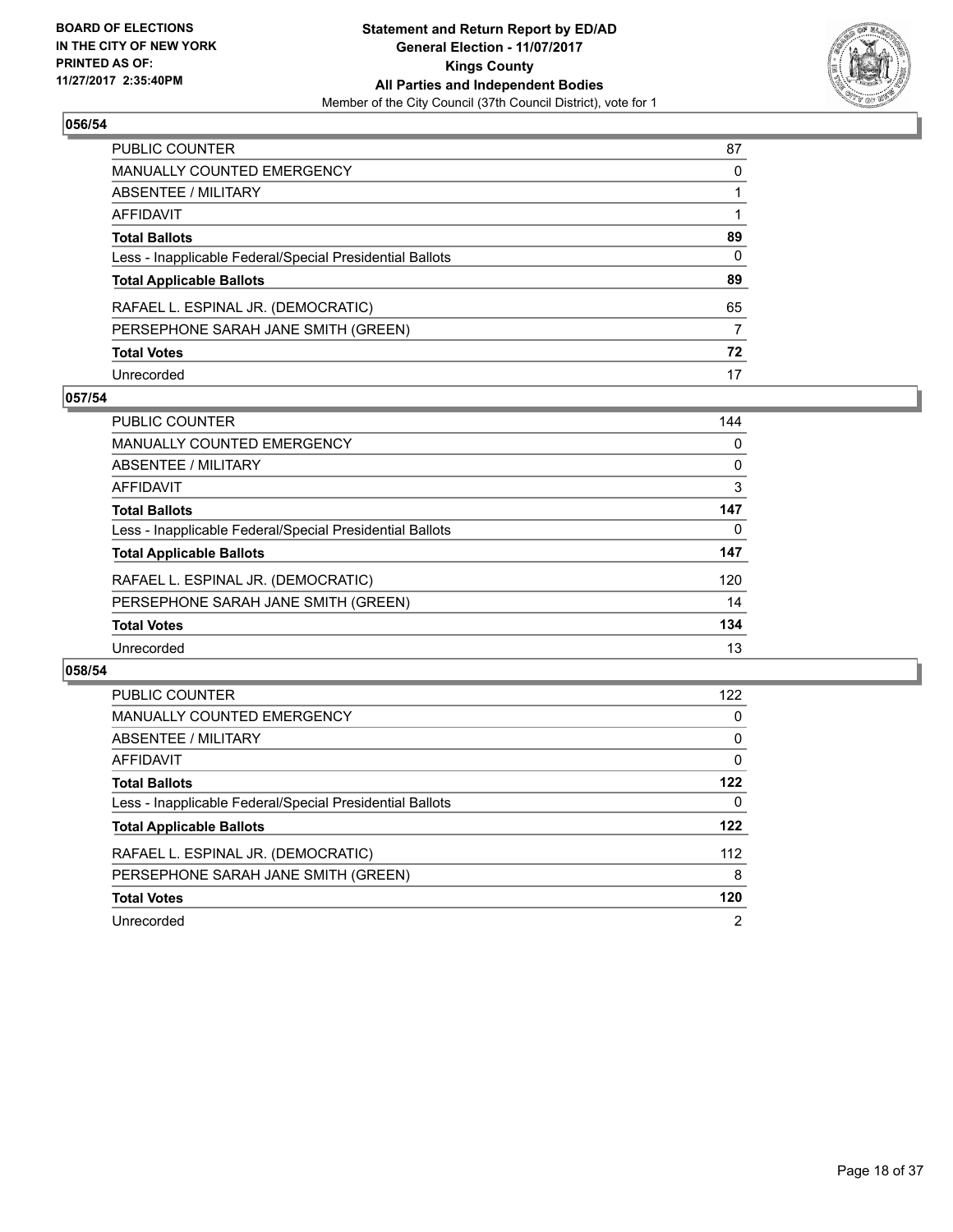

| PUBLIC COUNTER                                           | 102 <sub>1</sub> |
|----------------------------------------------------------|------------------|
| MANUALLY COUNTED EMERGENCY                               | 0                |
| <b>ABSENTEE / MILITARY</b>                               | 0                |
| AFFIDAVIT                                                | 3                |
| Total Ballots                                            | 105              |
| Less - Inapplicable Federal/Special Presidential Ballots | 0                |
| <b>Total Applicable Ballots</b>                          | 105              |
| RAFAEL L. ESPINAL JR. (DEMOCRATIC)                       | 86               |
| PERSEPHONE SARAH JANE SMITH (GREEN)                      | 9                |
| <b>Total Votes</b>                                       | 95               |
| Unrecorded                                               | 10               |

#### **060/54**

| <b>PUBLIC COUNTER</b>                                    | 230 |
|----------------------------------------------------------|-----|
| MANUALLY COUNTED EMERGENCY                               | 0   |
| ABSENTEE / MILITARY                                      |     |
| AFFIDAVIT                                                |     |
| <b>Total Ballots</b>                                     | 232 |
| Less - Inapplicable Federal/Special Presidential Ballots | 0   |
| <b>Total Applicable Ballots</b>                          | 232 |
| RAFAEL L. ESPINAL JR. (DEMOCRATIC)                       | 199 |
| PERSEPHONE SARAH JANE SMITH (GREEN)                      | 14  |
| <b>Total Votes</b>                                       | 213 |
| Unrecorded                                               | 19  |

| <b>PUBLIC COUNTER</b>                                    | 139                   |
|----------------------------------------------------------|-----------------------|
| <b>MANUALLY COUNTED EMERGENCY</b>                        | 0                     |
| ABSENTEE / MILITARY                                      | $\mathbf{2}^{\prime}$ |
| AFFIDAVIT                                                | 3                     |
| <b>Total Ballots</b>                                     | 144                   |
| Less - Inapplicable Federal/Special Presidential Ballots | 0                     |
| <b>Total Applicable Ballots</b>                          | 144                   |
|                                                          |                       |
| RAFAEL L. ESPINAL JR. (DEMOCRATIC)                       | 117                   |
| PERSEPHONE SARAH JANE SMITH (GREEN)                      | 12                    |
| NEEKA SAMUALS (WRITE-IN)                                 |                       |
| <b>Total Votes</b>                                       | 130                   |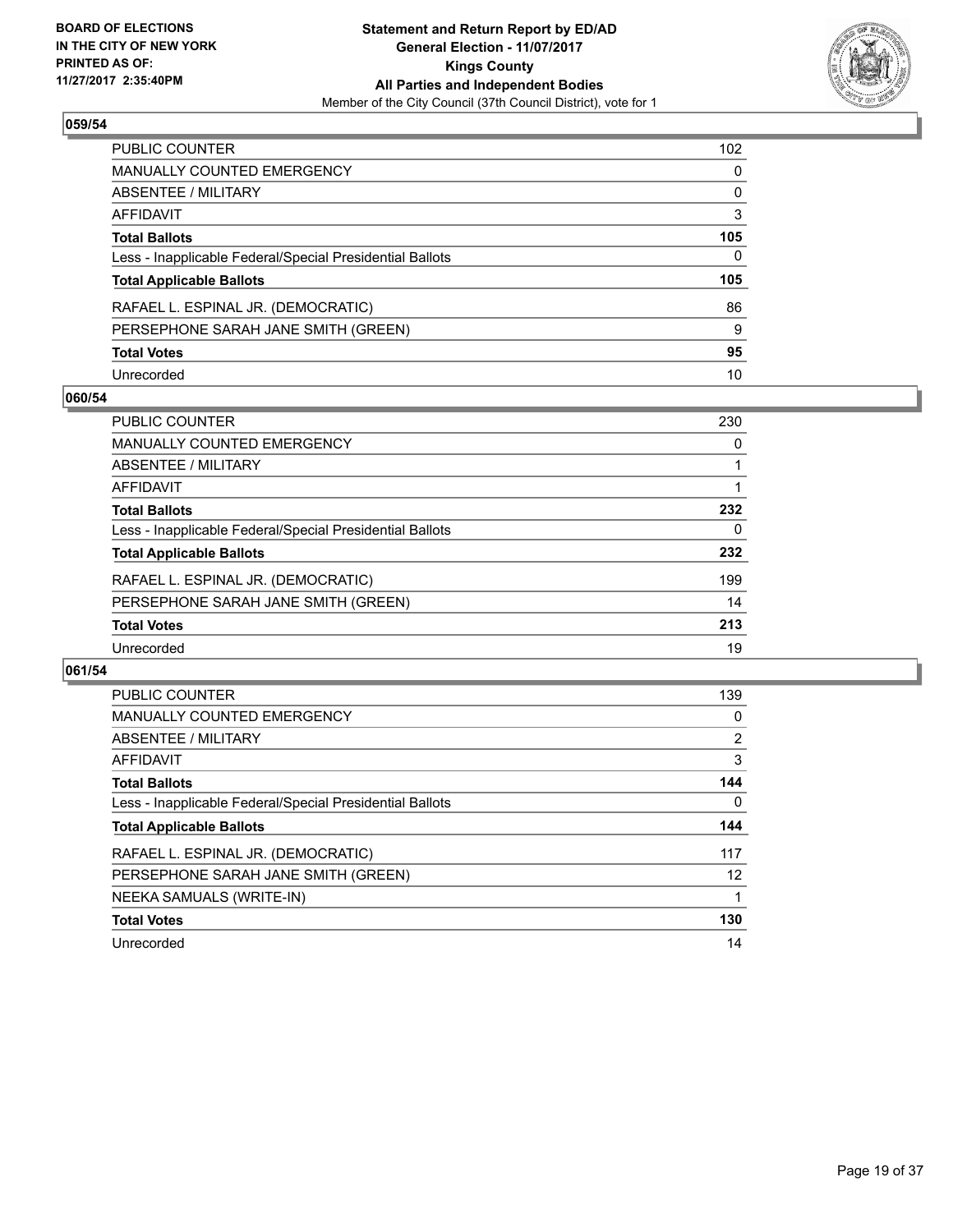

| PUBLIC COUNTER                                           | 139 |
|----------------------------------------------------------|-----|
| <b>MANUALLY COUNTED EMERGENCY</b>                        | 0   |
| <b>ABSENTEE / MILITARY</b>                               | 3   |
| AFFIDAVIT                                                |     |
| <b>Total Ballots</b>                                     | 143 |
| Less - Inapplicable Federal/Special Presidential Ballots | 0   |
| <b>Total Applicable Ballots</b>                          | 143 |
| RAFAEL L. ESPINAL JR. (DEMOCRATIC)                       | 121 |
| PERSEPHONE SARAH JANE SMITH (GREEN)                      | 15  |
| <b>Total Votes</b>                                       | 136 |
| Unrecorded                                               | 7   |

#### **063/54**

| <b>PUBLIC COUNTER</b>                                    | 174            |
|----------------------------------------------------------|----------------|
| MANUALLY COUNTED EMERGENCY                               | 0              |
| ABSENTEE / MILITARY                                      | $\overline{2}$ |
| AFFIDAVIT                                                | 3              |
| <b>Total Ballots</b>                                     | 179            |
| Less - Inapplicable Federal/Special Presidential Ballots | 0              |
| <b>Total Applicable Ballots</b>                          | 179            |
| RAFAEL L. ESPINAL JR. (DEMOCRATIC)                       | 127            |
| PERSEPHONE SARAH JANE SMITH (GREEN)                      | 25             |
| <b>Total Votes</b>                                       | 152            |
| Unrecorded                                               | 27             |

| PUBLIC COUNTER                                           | 93  |
|----------------------------------------------------------|-----|
| <b>MANUALLY COUNTED EMERGENCY</b>                        | 0   |
| ABSENTEE / MILITARY                                      | 6   |
| AFFIDAVIT                                                | 3   |
| <b>Total Ballots</b>                                     | 102 |
| Less - Inapplicable Federal/Special Presidential Ballots | 0   |
|                                                          |     |
| <b>Total Applicable Ballots</b>                          | 102 |
| RAFAEL L. ESPINAL JR. (DEMOCRATIC)                       | 76  |
| PERSEPHONE SARAH JANE SMITH (GREEN)                      | 16  |
| <b>Total Votes</b>                                       | 92  |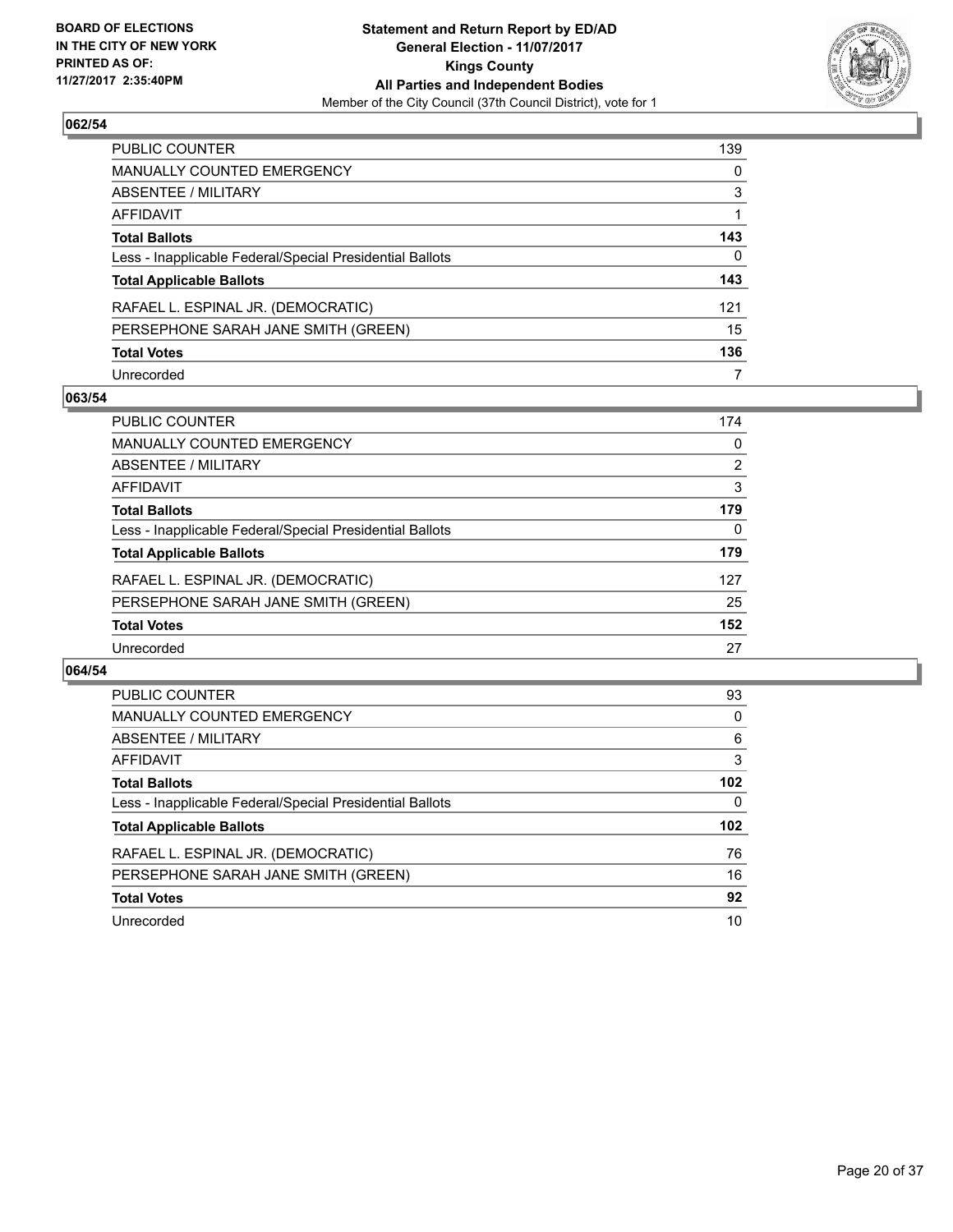

| PUBLIC COUNTER                                           | 96 |
|----------------------------------------------------------|----|
| MANUALLY COUNTED EMERGENCY                               | 0  |
| ABSENTEE / MILITARY                                      | 0  |
| AFFIDAVIT                                                | 0  |
| Total Ballots                                            | 96 |
| Less - Inapplicable Federal/Special Presidential Ballots | 0  |
| <b>Total Applicable Ballots</b>                          | 96 |
| RAFAEL L. ESPINAL JR. (DEMOCRATIC)                       | 77 |
| PERSEPHONE SARAH JANE SMITH (GREEN)                      | 7  |
| <b>Total Votes</b>                                       | 84 |
| Unrecorded                                               | 12 |

#### **066/54**

| <b>PUBLIC COUNTER</b>                                    | 116 |
|----------------------------------------------------------|-----|
| <b>MANUALLY COUNTED EMERGENCY</b>                        | 0   |
| ABSENTEE / MILITARY                                      | 2   |
| AFFIDAVIT                                                | 4   |
| <b>Total Ballots</b>                                     | 122 |
| Less - Inapplicable Federal/Special Presidential Ballots | 0   |
| <b>Total Applicable Ballots</b>                          | 122 |
| RAFAEL L. ESPINAL JR. (DEMOCRATIC)                       | 99  |
| PERSEPHONE SARAH JANE SMITH (GREEN)                      | 10  |
| <b>Total Votes</b>                                       | 109 |
| Unrecorded                                               | 13  |

| PUBLIC COUNTER                                           | 176 |
|----------------------------------------------------------|-----|
| <b>MANUALLY COUNTED EMERGENCY</b>                        | 0   |
| ABSENTEE / MILITARY                                      | 4   |
| <b>AFFIDAVIT</b>                                         | 0   |
| <b>Total Ballots</b>                                     | 180 |
| Less - Inapplicable Federal/Special Presidential Ballots | 0   |
| <b>Total Applicable Ballots</b>                          | 180 |
| RAFAEL L. ESPINAL JR. (DEMOCRATIC)                       | 161 |
| PERSEPHONE SARAH JANE SMITH (GREEN)                      | 6   |
| <b>Total Votes</b>                                       | 167 |
| Unrecorded                                               | 13  |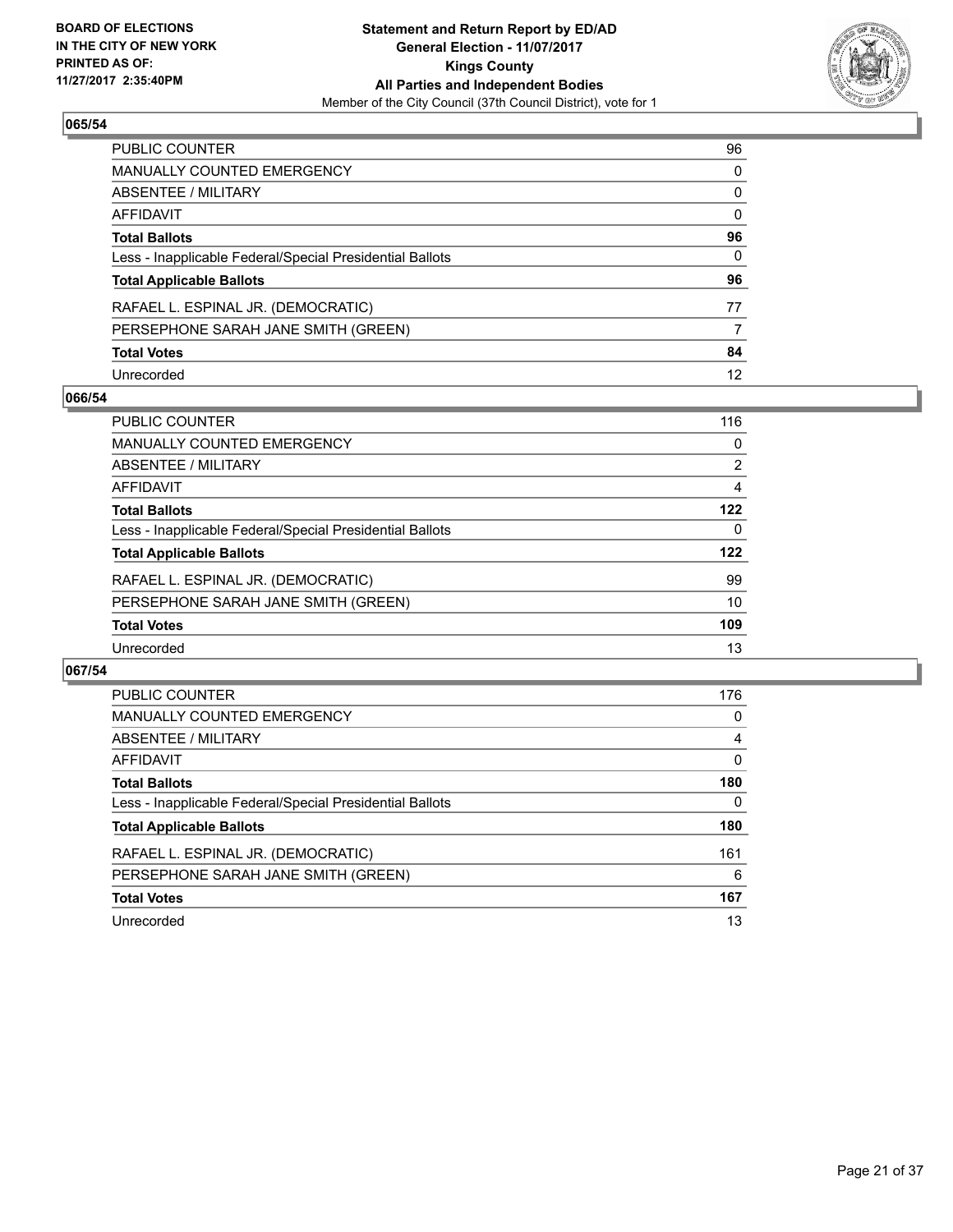

| PUBLIC COUNTER                                           | 139 |
|----------------------------------------------------------|-----|
| <b>MANUALLY COUNTED EMERGENCY</b>                        | 0   |
| ABSENTEE / MILITARY                                      | 0   |
| AFFIDAVIT                                                | 3   |
| <b>Total Ballots</b>                                     | 142 |
| Less - Inapplicable Federal/Special Presidential Ballots | 0   |
| <b>Total Applicable Ballots</b>                          | 142 |
| RAFAEL L. ESPINAL JR. (DEMOCRATIC)                       | 126 |
| PERSEPHONE SARAH JANE SMITH (GREEN)                      | 5   |
| <b>Total Votes</b>                                       | 131 |
| Unrecorded                                               | 11  |

#### **069/54**

| <b>PUBLIC COUNTER</b>                                    | 134            |
|----------------------------------------------------------|----------------|
| <b>MANUALLY COUNTED EMERGENCY</b>                        | 0              |
| ABSENTEE / MILITARY                                      | $\overline{2}$ |
| AFFIDAVIT                                                |                |
| <b>Total Ballots</b>                                     | 137            |
| Less - Inapplicable Federal/Special Presidential Ballots | 0              |
| <b>Total Applicable Ballots</b>                          | 137            |
| RAFAEL L. ESPINAL JR. (DEMOCRATIC)                       | 123            |
| PERSEPHONE SARAH JANE SMITH (GREEN)                      | 9              |
| MAWULI K. HORMEKU (WRITE-IN)                             |                |
| <b>Total Votes</b>                                       | 133            |
| Unrecorded                                               | 4              |

| <b>PUBLIC COUNTER</b>                                    | 124 |
|----------------------------------------------------------|-----|
| <b>MANUALLY COUNTED EMERGENCY</b>                        | 0   |
| ABSENTEE / MILITARY                                      | 2   |
| AFFIDAVIT                                                | 2   |
| <b>Total Ballots</b>                                     | 128 |
| Less - Inapplicable Federal/Special Presidential Ballots | 0   |
| <b>Total Applicable Ballots</b>                          | 128 |
| RAFAEL L. ESPINAL JR. (DEMOCRATIC)                       | 112 |
| PERSEPHONE SARAH JANE SMITH (GREEN)                      | 5   |
| <b>Total Votes</b>                                       | 117 |
| Unrecorded                                               | 11  |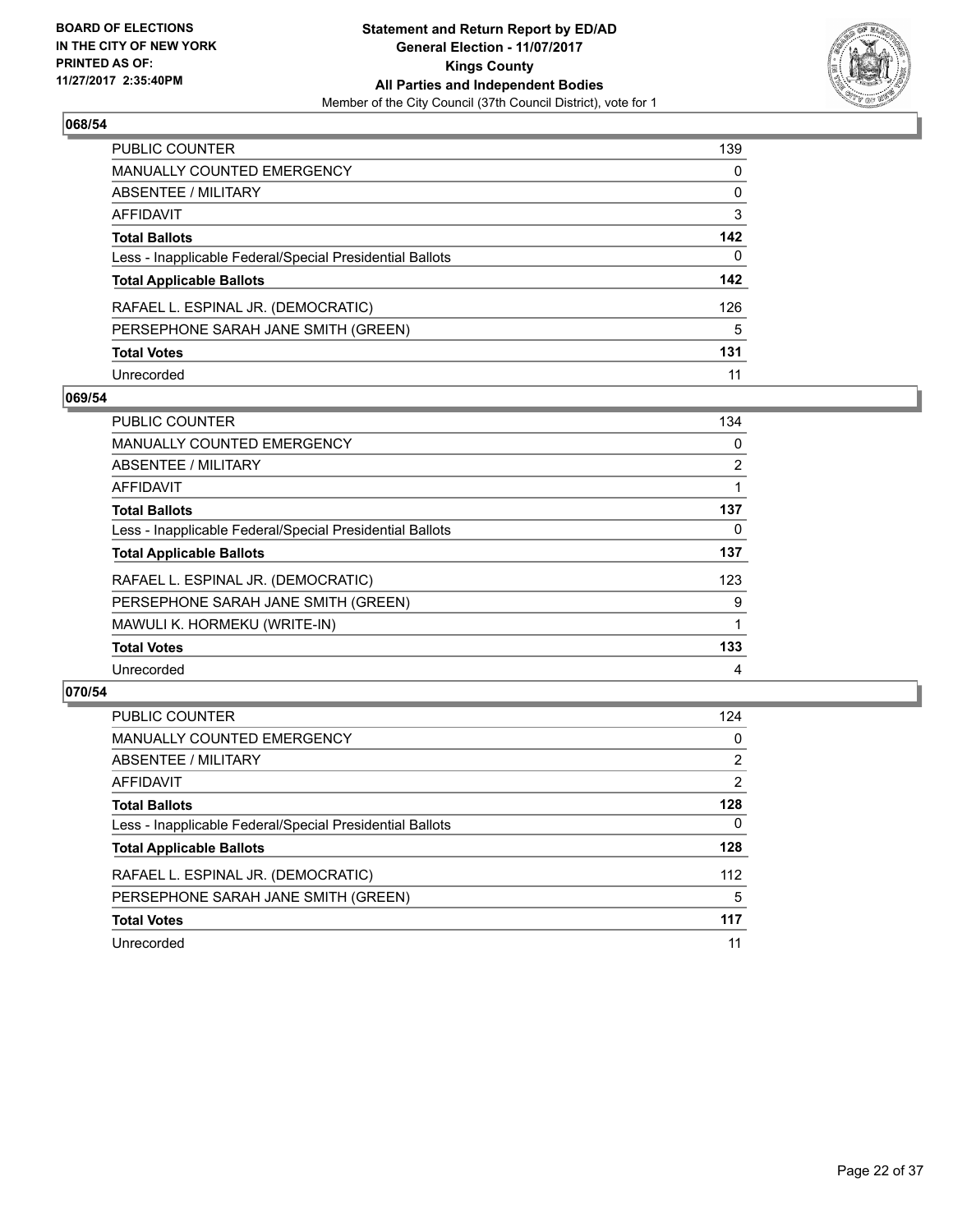

| PUBLIC COUNTER                                           | 82 |
|----------------------------------------------------------|----|
| MANUALLY COUNTED EMERGENCY                               | 0  |
| ABSENTEE / MILITARY                                      | 0  |
| AFFIDAVIT                                                |    |
| <b>Total Ballots</b>                                     | 83 |
| Less - Inapplicable Federal/Special Presidential Ballots | 0  |
| <b>Total Applicable Ballots</b>                          | 83 |
| RAFAEL L. ESPINAL JR. (DEMOCRATIC)                       | 75 |
| PERSEPHONE SARAH JANE SMITH (GREEN)                      | 3  |
| <b>Total Votes</b>                                       | 78 |
| Unrecorded                                               | 5  |

#### **073/54**

| PUBLIC COUNTER                                           | 113 |
|----------------------------------------------------------|-----|
| <b>MANUALLY COUNTED EMERGENCY</b>                        | 0   |
| ABSENTEE / MILITARY                                      | 0   |
| AFFIDAVIT                                                | 3   |
| <b>Total Ballots</b>                                     | 116 |
| Less - Inapplicable Federal/Special Presidential Ballots | 0   |
| <b>Total Applicable Ballots</b>                          | 116 |
| RAFAEL L. ESPINAL JR. (DEMOCRATIC)                       | 100 |
| PERSEPHONE SARAH JANE SMITH (GREEN)                      | 8   |
| <b>Total Votes</b>                                       | 108 |
| Unrecorded                                               | 8   |

| PUBLIC COUNTER                                           | 139 |
|----------------------------------------------------------|-----|
| <b>MANUALLY COUNTED EMERGENCY</b>                        | 0   |
| ABSENTEE / MILITARY                                      | 4   |
| <b>AFFIDAVIT</b>                                         | 2   |
| <b>Total Ballots</b>                                     | 145 |
| Less - Inapplicable Federal/Special Presidential Ballots | 0   |
| <b>Total Applicable Ballots</b>                          | 145 |
| RAFAEL L. ESPINAL JR. (DEMOCRATIC)                       | 109 |
| PERSEPHONE SARAH JANE SMITH (GREEN)                      | 17  |
| <b>Total Votes</b>                                       | 126 |
| Unrecorded                                               | 19  |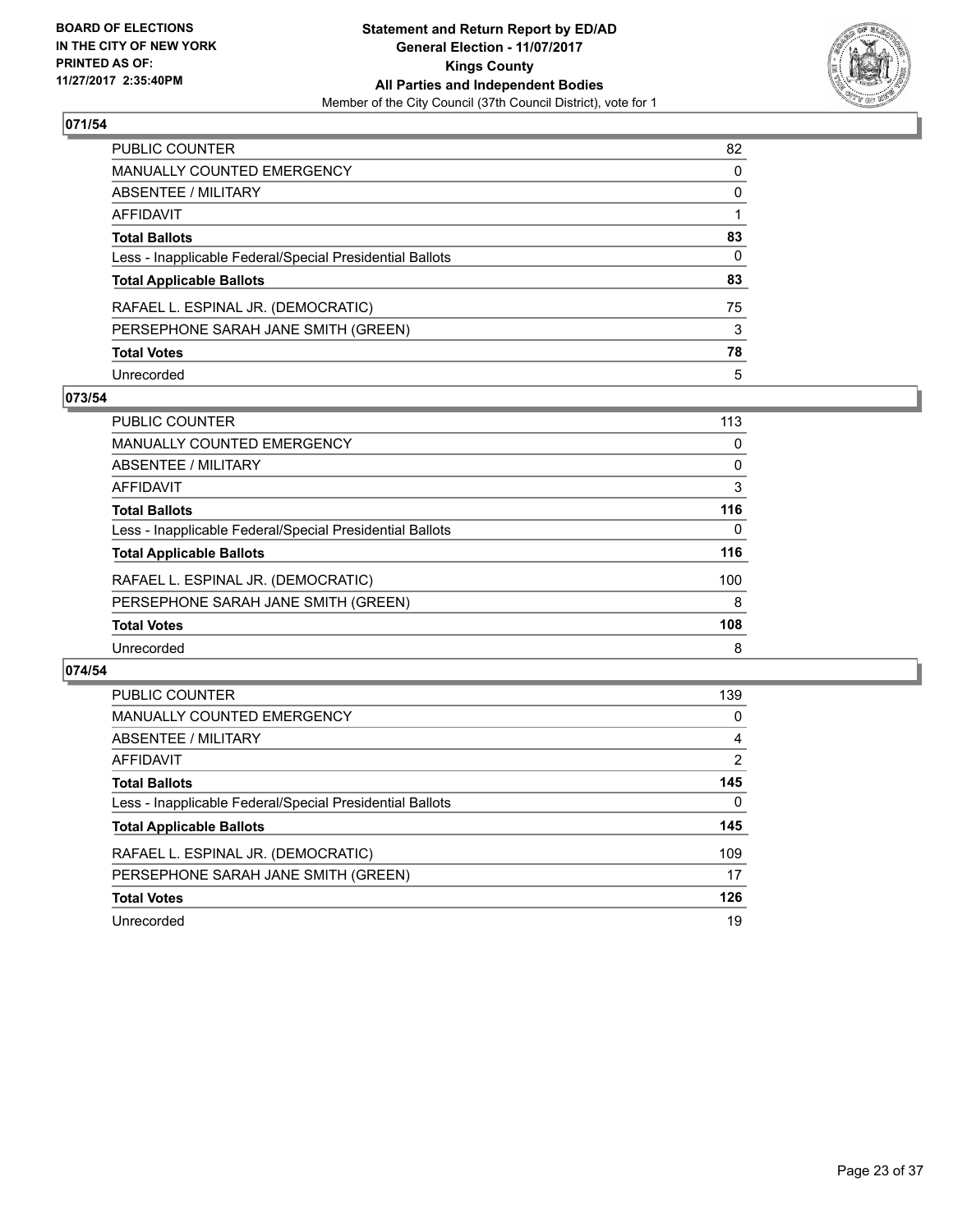

| <b>Total Votes</b>                                       | $\mathbf{0}$ |
|----------------------------------------------------------|--------------|
| PERSEPHONE SARAH JANE SMITH (GREEN)                      | $\Omega$     |
| RAFAEL L. ESPINAL JR. (DEMOCRATIC)                       | $\Omega$     |
| <b>Total Applicable Ballots</b>                          | 0            |
| Less - Inapplicable Federal/Special Presidential Ballots | $\Omega$     |
| <b>Total Ballots</b>                                     | 0            |
| AFFIDAVIT                                                | 0            |
| ABSENTEE / MILITARY                                      | 0            |
| <b>MANUALLY COUNTED EMERGENCY</b>                        | 0            |
| PUBLIC COUNTER                                           | 0            |

#### **079/54**

| <b>PUBLIC COUNTER</b>                                    | 64 |
|----------------------------------------------------------|----|
| <b>MANUALLY COUNTED EMERGENCY</b>                        | 0  |
| ABSENTEE / MILITARY                                      | 0  |
| <b>AFFIDAVIT</b>                                         |    |
| <b>Total Ballots</b>                                     | 65 |
| Less - Inapplicable Federal/Special Presidential Ballots | 0  |
| <b>Total Applicable Ballots</b>                          | 65 |
| RAFAEL L. ESPINAL JR. (DEMOCRATIC)                       | 57 |
| PERSEPHONE SARAH JANE SMITH (GREEN)                      | 2  |
| <b>Total Votes</b>                                       | 59 |
| Unrecorded                                               | 6  |

| <b>PUBLIC COUNTER</b>                                    | 125            |
|----------------------------------------------------------|----------------|
| <b>MANUALLY COUNTED EMERGENCY</b>                        | 0              |
| ABSENTEE / MILITARY                                      |                |
| <b>AFFIDAVIT</b>                                         | $\overline{2}$ |
| <b>Total Ballots</b>                                     | 128            |
| Less - Inapplicable Federal/Special Presidential Ballots | 0              |
| <b>Total Applicable Ballots</b>                          | 128            |
| RAFAEL L. ESPINAL JR. (DEMOCRATIC)                       | 107            |
| PERSEPHONE SARAH JANE SMITH (GREEN)                      | 8              |
| <b>Total Votes</b>                                       | 115            |
| Unrecorded                                               | 13             |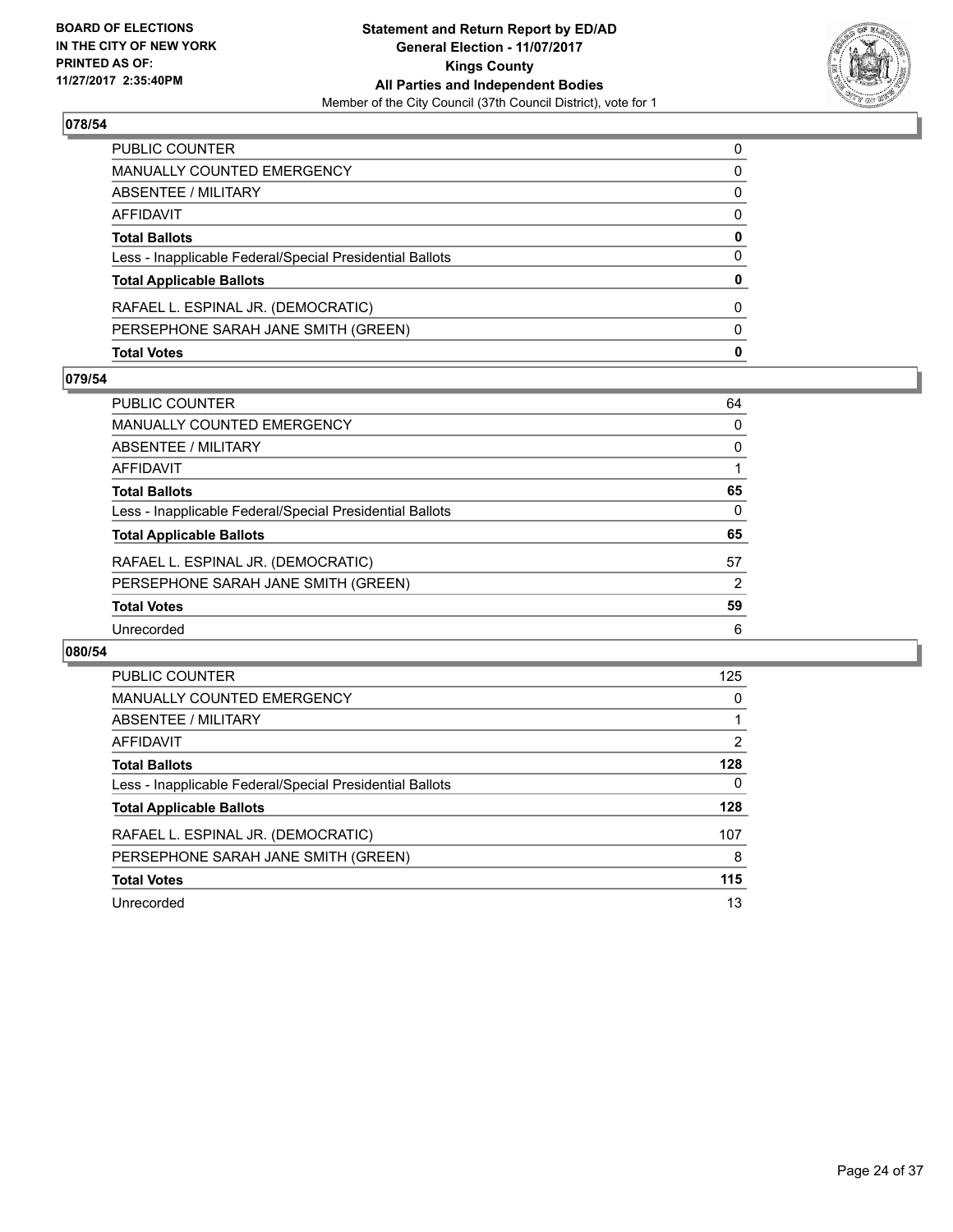

| PUBLIC COUNTER                                           | 103 |
|----------------------------------------------------------|-----|
| <b>MANUALLY COUNTED EMERGENCY</b>                        | 0   |
| <b>ABSENTEE / MILITARY</b>                               | 4   |
| AFFIDAVIT                                                |     |
| <b>Total Ballots</b>                                     | 108 |
| Less - Inapplicable Federal/Special Presidential Ballots | 0   |
| <b>Total Applicable Ballots</b>                          | 108 |
| RAFAEL L. ESPINAL JR. (DEMOCRATIC)                       | 85  |
| PERSEPHONE SARAH JANE SMITH (GREEN)                      | 2   |
| <b>Total Votes</b>                                       | 87  |
| Unrecorded                                               | 21  |

#### **082/54**

| <b>PUBLIC COUNTER</b>                                    | 94 |
|----------------------------------------------------------|----|
| <b>MANUALLY COUNTED EMERGENCY</b>                        | 0  |
| ABSENTEE / MILITARY                                      | 2  |
| AFFIDAVIT                                                |    |
| <b>Total Ballots</b>                                     | 97 |
| Less - Inapplicable Federal/Special Presidential Ballots | 0  |
| <b>Total Applicable Ballots</b>                          | 97 |
| RAFAEL L. ESPINAL JR. (DEMOCRATIC)                       | 85 |
| PERSEPHONE SARAH JANE SMITH (GREEN)                      | 5  |
| <b>Total Votes</b>                                       | 90 |
| Unrecorded                                               | 7  |

| PUBLIC COUNTER                                           | 130 |
|----------------------------------------------------------|-----|
| <b>MANUALLY COUNTED EMERGENCY</b>                        | 0   |
| ABSENTEE / MILITARY                                      | 2   |
| <b>AFFIDAVIT</b>                                         |     |
| <b>Total Ballots</b>                                     | 133 |
| Less - Inapplicable Federal/Special Presidential Ballots | 0   |
| <b>Total Applicable Ballots</b>                          | 133 |
| RAFAEL L. ESPINAL JR. (DEMOCRATIC)                       | 110 |
| PERSEPHONE SARAH JANE SMITH (GREEN)                      | 10  |
| <b>Total Votes</b>                                       | 120 |
| Unrecorded                                               | 13  |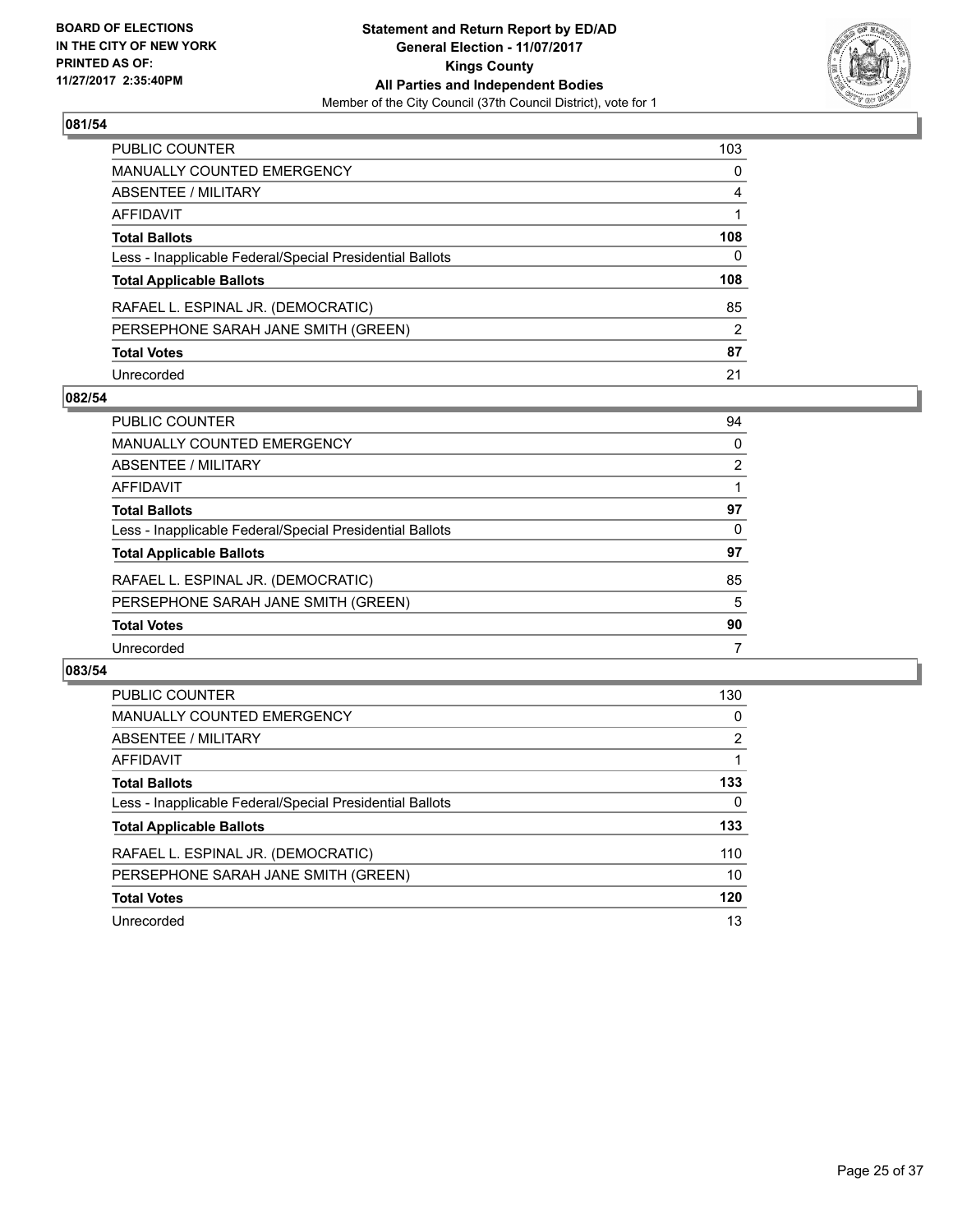

| PUBLIC COUNTER                                           | 123 |
|----------------------------------------------------------|-----|
| <b>MANUALLY COUNTED EMERGENCY</b>                        | 0   |
| ABSENTEE / MILITARY                                      | 0   |
| <b>AFFIDAVIT</b>                                         |     |
| <b>Total Ballots</b>                                     | 124 |
| Less - Inapplicable Federal/Special Presidential Ballots | 0   |
| <b>Total Applicable Ballots</b>                          | 124 |
| RAFAEL L. ESPINAL JR. (DEMOCRATIC)                       | 94  |
| PERSEPHONE SARAH JANE SMITH (GREEN)                      | 20  |
| <b>Total Votes</b>                                       | 114 |
| Unrecorded                                               | 10  |

#### **086/54**

| <b>PUBLIC COUNTER</b>                                    | 119 |
|----------------------------------------------------------|-----|
| <b>MANUALLY COUNTED EMERGENCY</b>                        | 0   |
| ABSENTEE / MILITARY                                      | 0   |
| AFFIDAVIT                                                | 3   |
| <b>Total Ballots</b>                                     | 122 |
| Less - Inapplicable Federal/Special Presidential Ballots | 0   |
| <b>Total Applicable Ballots</b>                          | 122 |
| RAFAEL L. ESPINAL JR. (DEMOCRATIC)                       | 107 |
| PERSEPHONE SARAH JANE SMITH (GREEN)                      | 9   |
| <b>Total Votes</b>                                       | 116 |
| Unrecorded                                               | 6   |

| PUBLIC COUNTER                                           | 81 |
|----------------------------------------------------------|----|
| <b>MANUALLY COUNTED EMERGENCY</b>                        | 0  |
| ABSENTEE / MILITARY                                      | 5  |
| <b>AFFIDAVIT</b>                                         | 7  |
| <b>Total Ballots</b>                                     | 93 |
| Less - Inapplicable Federal/Special Presidential Ballots | 0  |
| <b>Total Applicable Ballots</b>                          | 93 |
| RAFAEL L. ESPINAL JR. (DEMOCRATIC)                       | 77 |
| PERSEPHONE SARAH JANE SMITH (GREEN)                      | 13 |
| <b>Total Votes</b>                                       | 90 |
| Unrecorded                                               | 3  |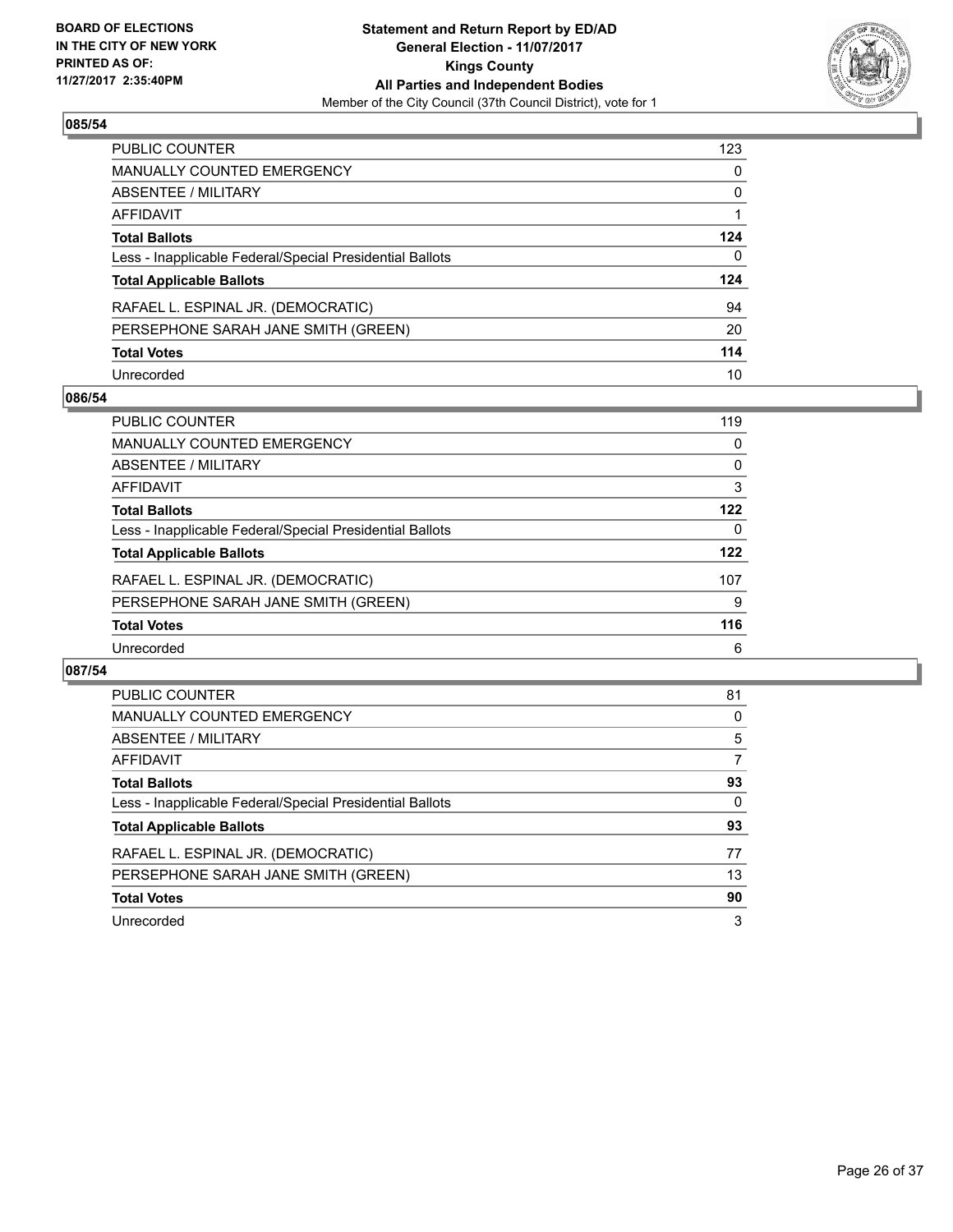

| PUBLIC COUNTER                                           | 157 |
|----------------------------------------------------------|-----|
| <b>MANUALLY COUNTED EMERGENCY</b>                        | 0   |
| ABSENTEE / MILITARY                                      |     |
| <b>AFFIDAVIT</b>                                         |     |
| <b>Total Ballots</b>                                     | 159 |
| Less - Inapplicable Federal/Special Presidential Ballots | 0   |
| <b>Total Applicable Ballots</b>                          | 159 |
| RAFAEL L. ESPINAL JR. (DEMOCRATIC)                       | 138 |
| PERSEPHONE SARAH JANE SMITH (GREEN)                      | 9   |
| <b>Total Votes</b>                                       | 147 |
| Unrecorded                                               | 12  |

| <b>PUBLIC COUNTER</b>                                    | 129      |
|----------------------------------------------------------|----------|
| <b>MANUALLY COUNTED EMERGENCY</b>                        | 0        |
| ABSENTEE / MILITARY                                      | 3        |
| AFFIDAVIT                                                |          |
| <b>Total Ballots</b>                                     | 133      |
| Less - Inapplicable Federal/Special Presidential Ballots | $\Omega$ |
| <b>Total Applicable Ballots</b>                          | 133      |
| RAFAEL L. ESPINAL JR. (DEMOCRATIC)                       | 103      |
| PERSEPHONE SARAH JANE SMITH (GREEN)                      | 14       |
| <b>Total Votes</b>                                       | 117      |
| Unrecorded                                               | 16       |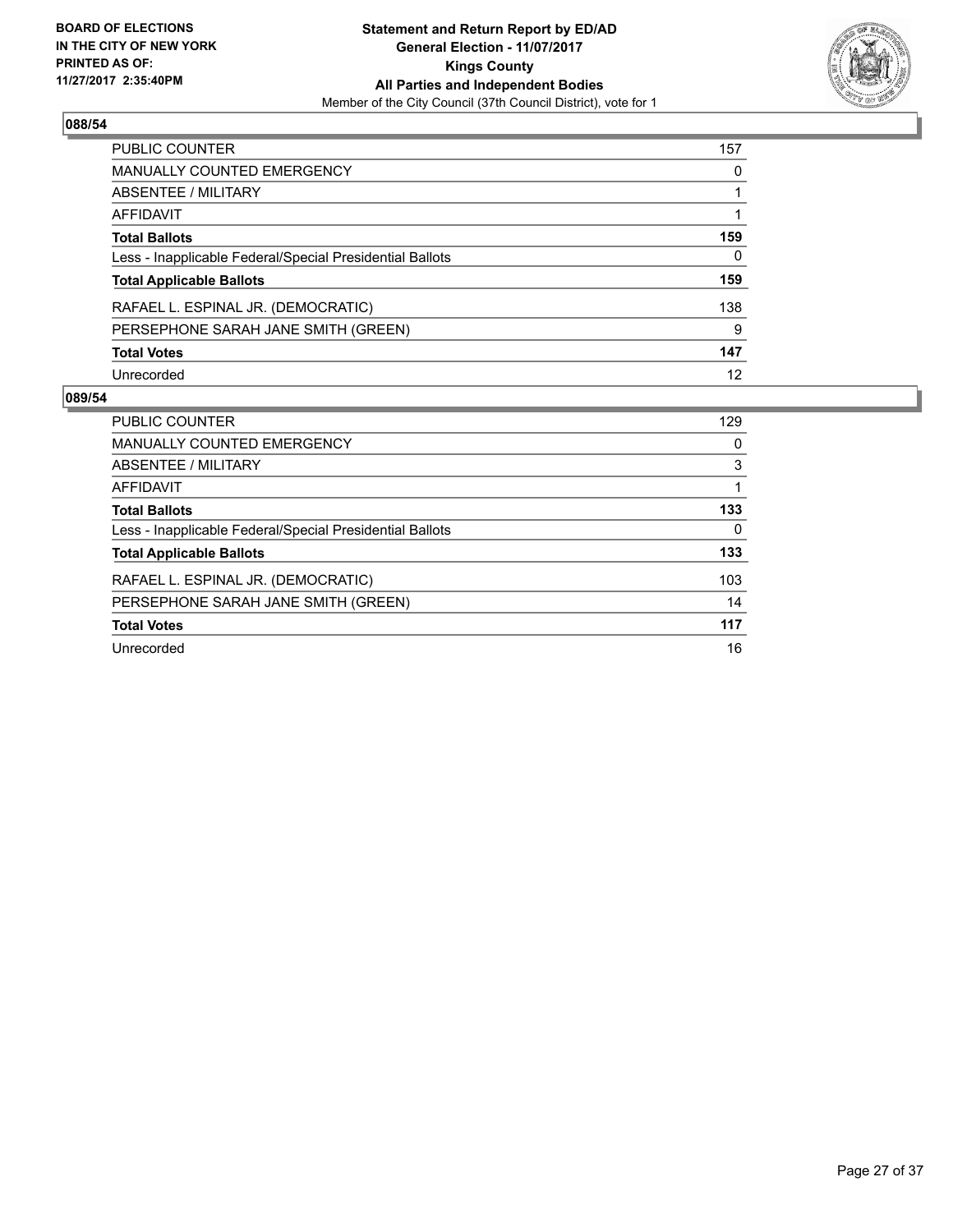

| PUBLIC COUNTER                                           | 141 |
|----------------------------------------------------------|-----|
| <b>MANUALLY COUNTED EMERGENCY</b>                        | 2   |
| <b>ABSENTEE / MILITARY</b>                               | 2   |
| AFFIDAVIT                                                | 3   |
| <b>Total Ballots</b>                                     | 148 |
| Less - Inapplicable Federal/Special Presidential Ballots | 0   |
| <b>Total Applicable Ballots</b>                          | 148 |
| RAFAEL L. ESPINAL JR. (DEMOCRATIC)                       | 122 |
| PERSEPHONE SARAH JANE SMITH (GREEN)                      | 16  |
| <b>Total Votes</b>                                       | 138 |
| Unrecorded                                               | 10  |

#### **014/55**

| <b>PUBLIC COUNTER</b>                                    | 137 |
|----------------------------------------------------------|-----|
| MANUALLY COUNTED EMERGENCY                               | 0   |
| ABSENTEE / MILITARY                                      |     |
| AFFIDAVIT                                                | 3   |
| <b>Total Ballots</b>                                     | 141 |
| Less - Inapplicable Federal/Special Presidential Ballots | 0   |
| <b>Total Applicable Ballots</b>                          | 141 |
| RAFAEL L. ESPINAL JR. (DEMOCRATIC)                       | 113 |
| PERSEPHONE SARAH JANE SMITH (GREEN)                      | 13  |
| <b>Total Votes</b>                                       | 126 |
| Unrecorded                                               | 15  |

| <b>PUBLIC COUNTER</b>                                    | 122                   |
|----------------------------------------------------------|-----------------------|
| <b>MANUALLY COUNTED EMERGENCY</b>                        | 0                     |
| ABSENTEE / MILITARY                                      | $\mathbf{2}^{\prime}$ |
| AFFIDAVIT                                                | 4                     |
| <b>Total Ballots</b>                                     | 128                   |
| Less - Inapplicable Federal/Special Presidential Ballots | 0                     |
| <b>Total Applicable Ballots</b>                          | 128                   |
| RAFAEL L. ESPINAL JR. (DEMOCRATIC)                       | 104                   |
| PERSEPHONE SARAH JANE SMITH (GREEN)                      | 13                    |
| ANTONIO REYNOSO (WRITE-IN)                               |                       |
| <b>Total Votes</b>                                       | 118                   |
| Unrecorded                                               | 10                    |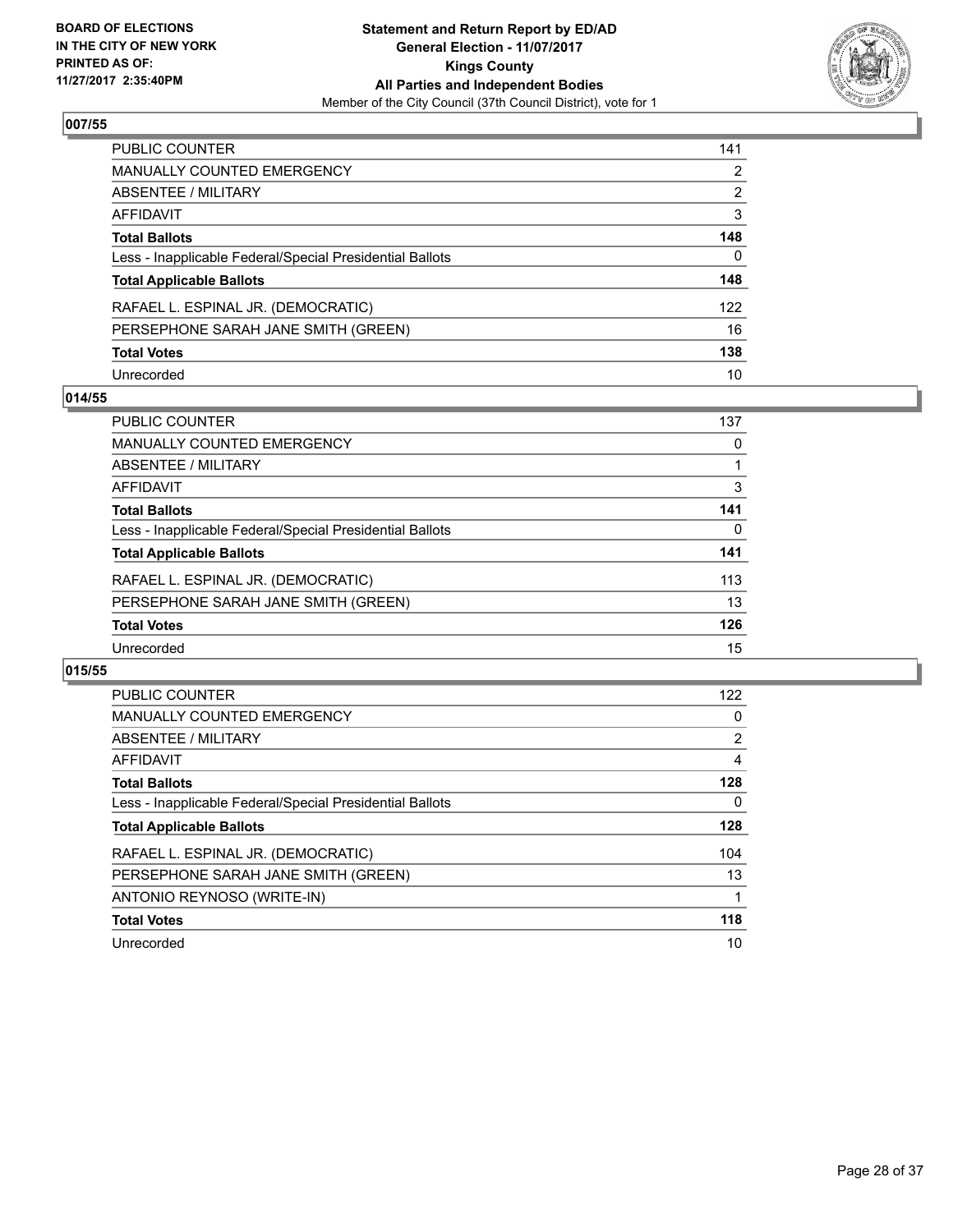

| PUBLIC COUNTER                                           | 241 |
|----------------------------------------------------------|-----|
| MANUALLY COUNTED EMERGENCY                               | 0   |
| ABSENTEE / MILITARY                                      | 3   |
| AFFIDAVIT                                                | 5   |
| <b>Total Ballots</b>                                     | 249 |
| Less - Inapplicable Federal/Special Presidential Ballots | 0   |
| <b>Total Applicable Ballots</b>                          | 249 |
| RAFAEL L. ESPINAL JR. (DEMOCRATIC)                       | 201 |
| PERSEPHONE SARAH JANE SMITH (GREEN)                      | 23  |
| <b>Total Votes</b>                                       | 224 |
| Unrecorded                                               | 25  |

#### **017/55**

| <b>PUBLIC COUNTER</b>                                    | 90             |
|----------------------------------------------------------|----------------|
| <b>MANUALLY COUNTED EMERGENCY</b>                        | 0              |
| ABSENTEE / MILITARY                                      | $\overline{2}$ |
| AFFIDAVIT                                                | 2              |
| <b>Total Ballots</b>                                     | 94             |
| Less - Inapplicable Federal/Special Presidential Ballots | $\Omega$       |
| <b>Total Applicable Ballots</b>                          | 94             |
| RAFAEL L. ESPINAL JR. (DEMOCRATIC)                       | 75             |
| PERSEPHONE SARAH JANE SMITH (GREEN)                      | 11             |
| <b>Total Votes</b>                                       | 86             |
| Unrecorded                                               | 8              |

| PUBLIC COUNTER                                           | 195 |
|----------------------------------------------------------|-----|
| MANUALLY COUNTED EMERGENCY                               | 0   |
| ABSENTEE / MILITARY                                      | 3   |
| AFFIDAVIT                                                | 3   |
| <b>Total Ballots</b>                                     | 201 |
| Less - Inapplicable Federal/Special Presidential Ballots | 0   |
| <b>Total Applicable Ballots</b>                          | 201 |
| RAFAEL L. ESPINAL JR. (DEMOCRATIC)                       | 167 |
| PERSEPHONE SARAH JANE SMITH (GREEN)                      | 17  |
| <b>Total Votes</b>                                       | 184 |
| Unrecorded                                               | 17  |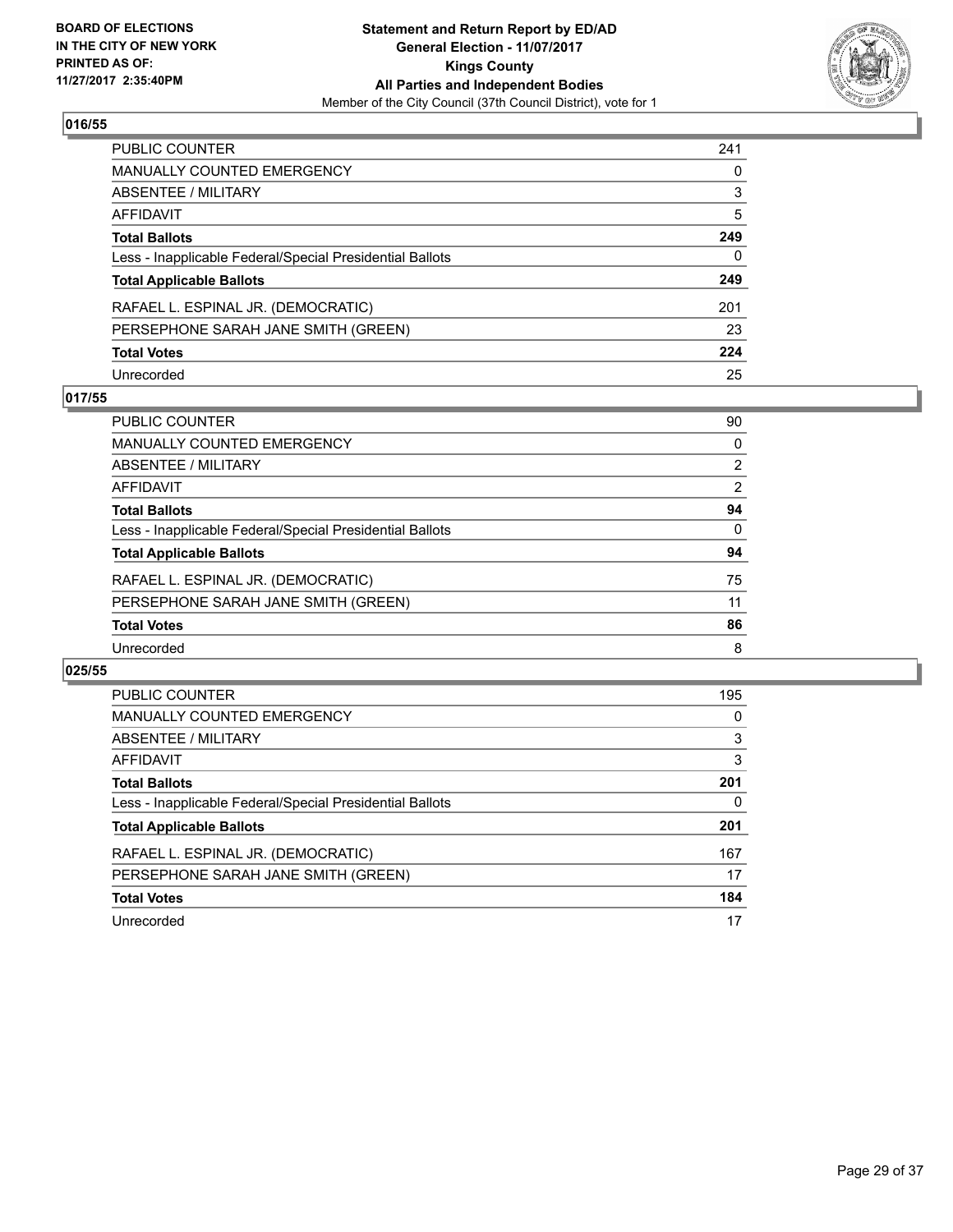

| PUBLIC COUNTER                                           | 47           |
|----------------------------------------------------------|--------------|
| MANUALLY COUNTED EMERGENCY                               | 0            |
| ABSENTEE / MILITARY                                      |              |
| AFFIDAVIT                                                | 2            |
| Total Ballots                                            | 50           |
| Less - Inapplicable Federal/Special Presidential Ballots | $\mathbf{0}$ |
| <b>Total Applicable Ballots</b>                          | 50           |
| RAFAEL L. ESPINAL JR. (DEMOCRATIC)                       | 31           |
| PERSEPHONE SARAH JANE SMITH (GREEN)                      | 13           |
| <b>Total Votes</b>                                       | 44           |
| Unrecorded                                               | 6            |

#### **027/55**

| <b>PUBLIC COUNTER</b>                                    | 114            |
|----------------------------------------------------------|----------------|
| <b>MANUALLY COUNTED EMERGENCY</b>                        | 0              |
| ABSENTEE / MILITARY                                      | $\overline{2}$ |
| AFFIDAVIT                                                | 3              |
| <b>Total Ballots</b>                                     | 119            |
| Less - Inapplicable Federal/Special Presidential Ballots | 0              |
| <b>Total Applicable Ballots</b>                          | 119            |
| RAFAEL L. ESPINAL JR. (DEMOCRATIC)                       | 88             |
| PERSEPHONE SARAH JANE SMITH (GREEN)                      | 16             |
| MICHAEL MATTHEWS (WRITE-IN)                              |                |
| <b>Total Votes</b>                                       | 105            |
| Unrecorded                                               | 14             |

| <b>PUBLIC COUNTER</b>                                    | 89 |
|----------------------------------------------------------|----|
| MANUALLY COUNTED EMERGENCY                               | 0  |
| ABSENTEE / MILITARY                                      |    |
| AFFIDAVIT                                                | 2  |
| <b>Total Ballots</b>                                     | 92 |
| Less - Inapplicable Federal/Special Presidential Ballots | 0  |
| <b>Total Applicable Ballots</b>                          | 92 |
| RAFAEL L. ESPINAL JR. (DEMOCRATIC)                       | 75 |
| PERSEPHONE SARAH JANE SMITH (GREEN)                      | 8  |
| <b>Total Votes</b>                                       | 83 |
| Unrecorded                                               | 9  |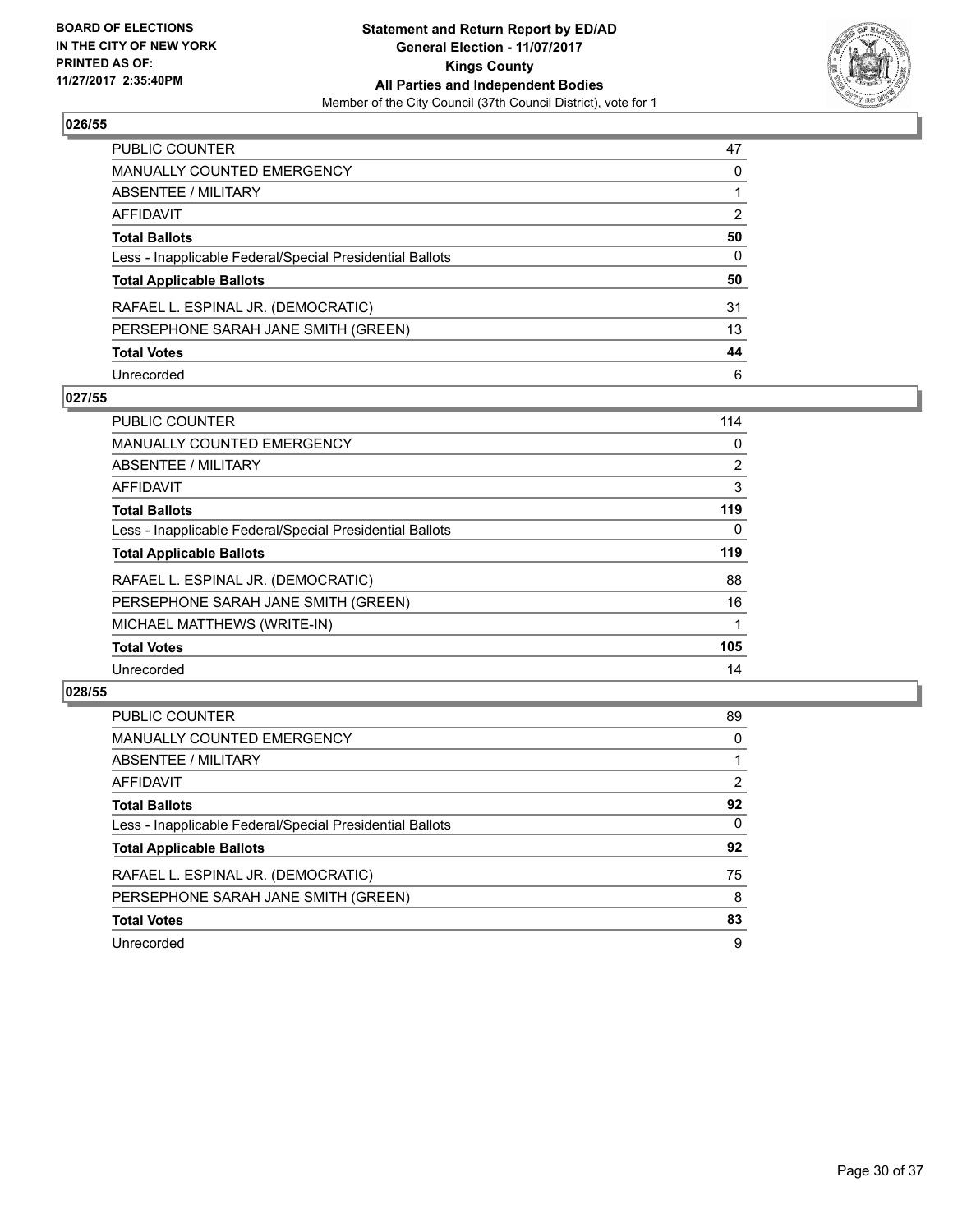

| PUBLIC COUNTER                                           | 67 |
|----------------------------------------------------------|----|
| <b>MANUALLY COUNTED EMERGENCY</b>                        | 0  |
| <b>ABSENTEE / MILITARY</b>                               | 0  |
| AFFIDAVIT                                                |    |
| <b>Total Ballots</b>                                     | 68 |
| Less - Inapplicable Federal/Special Presidential Ballots | 0  |
| <b>Total Applicable Ballots</b>                          | 68 |
| RAFAEL L. ESPINAL JR. (DEMOCRATIC)                       | 61 |
| PERSEPHONE SARAH JANE SMITH (GREEN)                      | 3  |
| <b>Total Votes</b>                                       | 64 |
| Unrecorded                                               | 4  |

#### **037/55**

| <b>PUBLIC COUNTER</b>                                    | 82 |
|----------------------------------------------------------|----|
| <b>MANUALLY COUNTED EMERGENCY</b>                        | 0  |
| ABSENTEE / MILITARY                                      |    |
| AFFIDAVIT                                                | 0  |
| <b>Total Ballots</b>                                     | 83 |
| Less - Inapplicable Federal/Special Presidential Ballots | 0  |
| <b>Total Applicable Ballots</b>                          | 83 |
| RAFAEL L. ESPINAL JR. (DEMOCRATIC)                       | 68 |
| PERSEPHONE SARAH JANE SMITH (GREEN)                      | 4  |
| ALICKA AMPRY-SAMUEL (WRITE-IN)                           |    |
| <b>Total Votes</b>                                       | 73 |
| Unrecorded                                               | 10 |

| <b>PUBLIC COUNTER</b>                                    | 56 |
|----------------------------------------------------------|----|
| <b>MANUALLY COUNTED EMERGENCY</b>                        | 0  |
| ABSENTEE / MILITARY                                      | 3  |
| AFFIDAVIT                                                | 2  |
| <b>Total Ballots</b>                                     | 61 |
| Less - Inapplicable Federal/Special Presidential Ballots | 0  |
| <b>Total Applicable Ballots</b>                          | 61 |
| RAFAEL L. ESPINAL JR. (DEMOCRATIC)                       | 44 |
| PERSEPHONE SARAH JANE SMITH (GREEN)                      | 6  |
| <b>Total Votes</b>                                       | 50 |
| Unrecorded                                               | 11 |
| 039/55 COMBINED into: 040/55                             |    |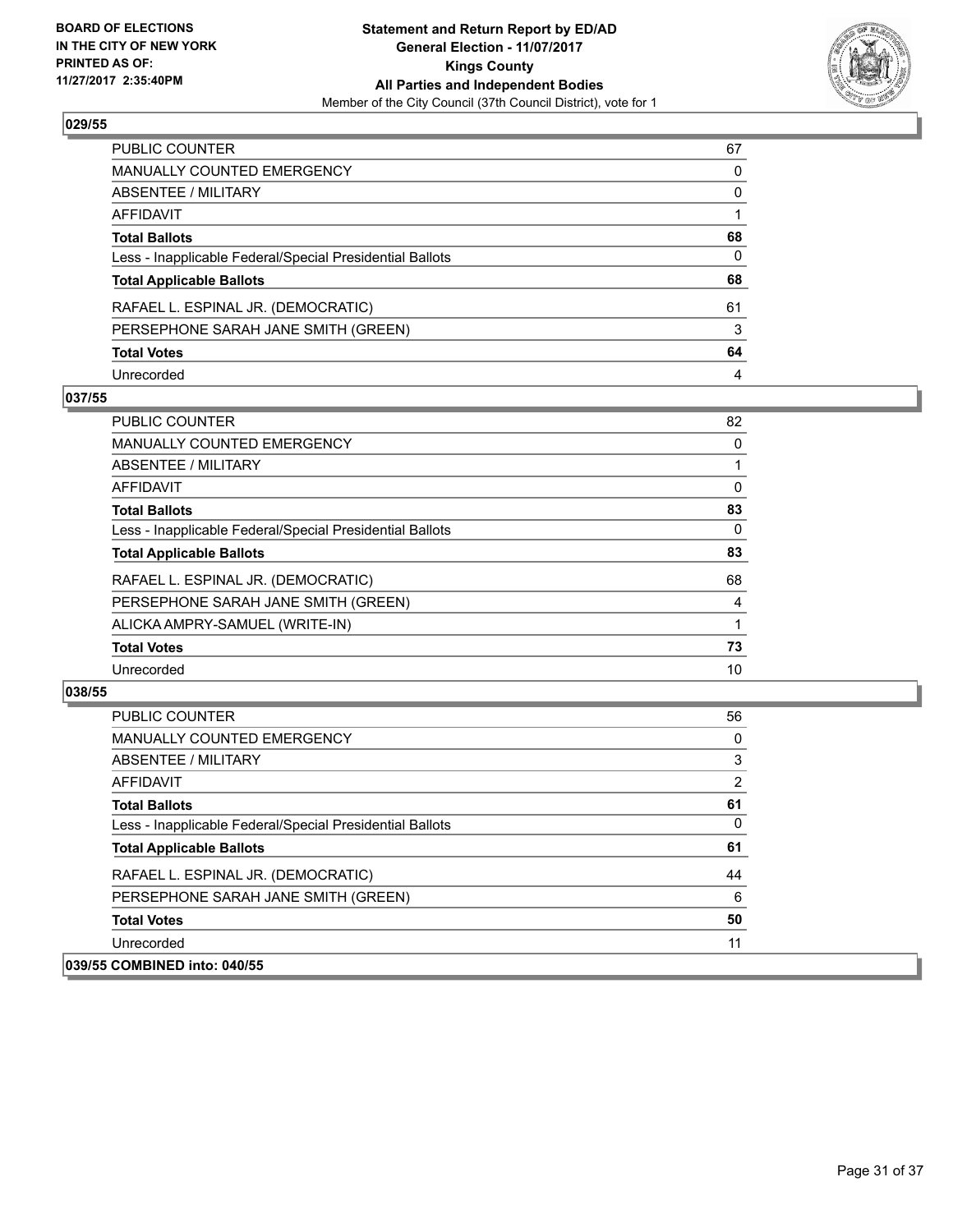

| PUBLIC COUNTER                                           | 28 |
|----------------------------------------------------------|----|
| MANUALLY COUNTED EMERGENCY                               | 0  |
| ABSENTEE / MILITARY                                      | 13 |
| AFFIDAVIT                                                |    |
| Total Ballots                                            | 42 |
| Less - Inapplicable Federal/Special Presidential Ballots | 0  |
| <b>Total Applicable Ballots</b>                          | 42 |
| RAFAEL L. ESPINAL JR. (DEMOCRATIC)                       | 35 |
| PERSEPHONE SARAH JANE SMITH (GREEN)                      | 5  |
| <b>Total Votes</b>                                       | 40 |
| Unrecorded                                               | 2  |

#### **041/55**

| PUBLIC COUNTER                                           | 67 |
|----------------------------------------------------------|----|
| <b>MANUALLY COUNTED EMERGENCY</b>                        | 0  |
| ABSENTEE / MILITARY                                      | 0  |
| AFFIDAVIT                                                | 2  |
| <b>Total Ballots</b>                                     | 69 |
| Less - Inapplicable Federal/Special Presidential Ballots | 0  |
| <b>Total Applicable Ballots</b>                          | 69 |
| RAFAEL L. ESPINAL JR. (DEMOCRATIC)                       | 56 |
| PERSEPHONE SARAH JANE SMITH (GREEN)                      | 2  |
| <b>Total Votes</b>                                       | 58 |
| Unrecorded                                               | 11 |
|                                                          |    |

#### **042/55 COMBINED into: 041/55**

#### **043/55 COMBINED into: 040/55**

#### **044/55 COMBINED into: 050/55**

| <b>PUBLIC COUNTER</b>                                    | 121            |
|----------------------------------------------------------|----------------|
| <b>MANUALLY COUNTED EMERGENCY</b>                        | 0              |
| ABSENTEE / MILITARY                                      | $\overline{2}$ |
| AFFIDAVIT                                                |                |
| <b>Total Ballots</b>                                     | 124            |
| Less - Inapplicable Federal/Special Presidential Ballots | 0              |
| <b>Total Applicable Ballots</b>                          | 124            |
| RAFAEL L. ESPINAL JR. (DEMOCRATIC)                       | 105            |
| PERSEPHONE SARAH JANE SMITH (GREEN)                      | 8              |
| <b>Total Votes</b>                                       | 113            |
| Unrecorded                                               | 11             |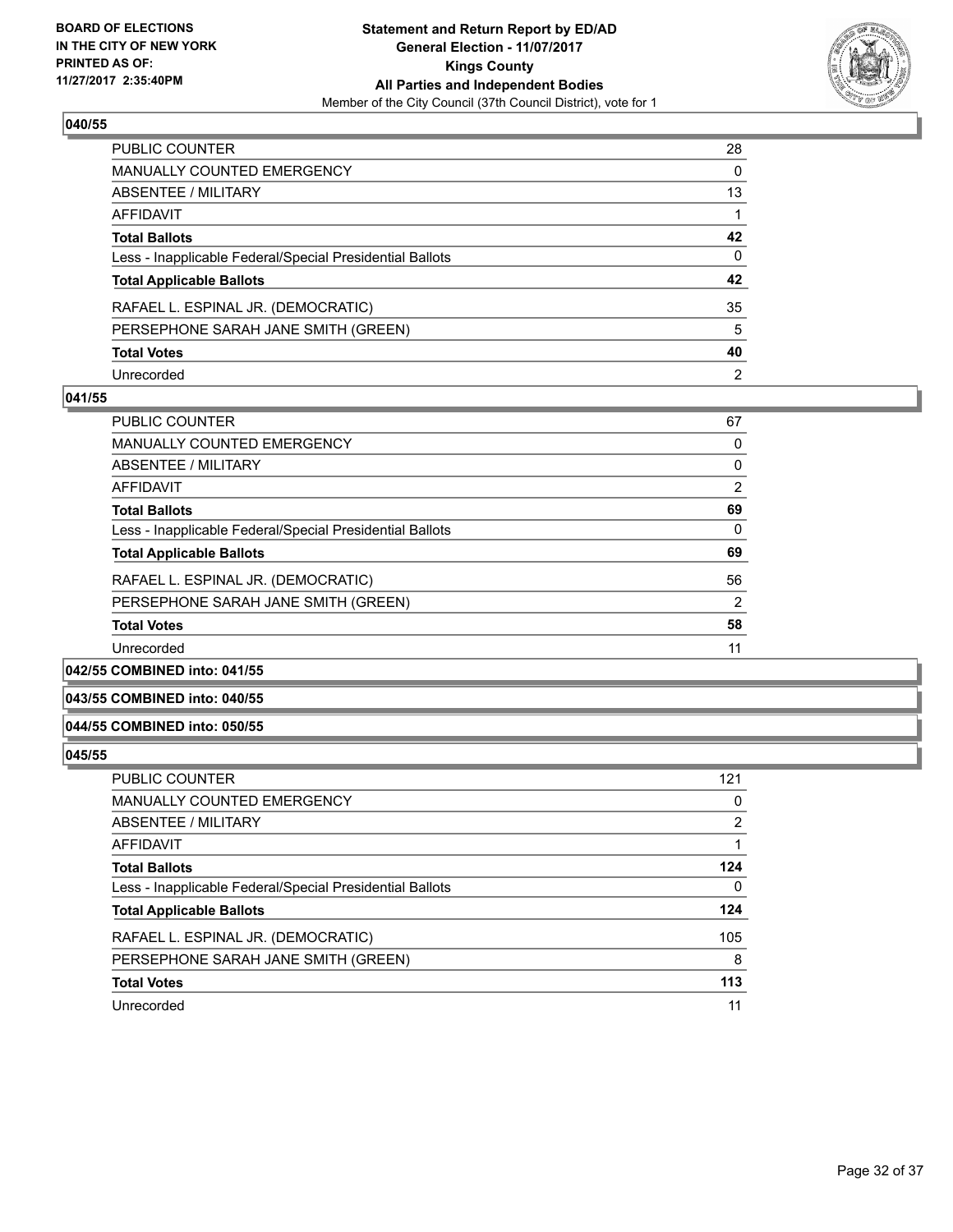

| PUBLIC COUNTER                                           | 209 |
|----------------------------------------------------------|-----|
| <b>MANUALLY COUNTED EMERGENCY</b>                        | 0   |
| ABSENTEE / MILITARY                                      |     |
| AFFIDAVIT                                                |     |
| <b>Total Ballots</b>                                     | 217 |
| Less - Inapplicable Federal/Special Presidential Ballots | 0   |
| <b>Total Applicable Ballots</b>                          | 217 |
| RAFAEL L. ESPINAL JR. (DEMOCRATIC)                       | 167 |
| PERSEPHONE SARAH JANE SMITH (GREEN)                      | 10  |
| <b>Total Votes</b>                                       | 177 |
| Unrecorded                                               | 40  |

#### **047/55**

| <b>PUBLIC COUNTER</b>                                    | 93 |
|----------------------------------------------------------|----|
| <b>MANUALLY COUNTED EMERGENCY</b>                        | 0  |
| ABSENTEE / MILITARY                                      | 0  |
| AFFIDAVIT                                                | 0  |
| <b>Total Ballots</b>                                     | 93 |
| Less - Inapplicable Federal/Special Presidential Ballots | 0  |
| <b>Total Applicable Ballots</b>                          | 93 |
| RAFAEL L. ESPINAL JR. (DEMOCRATIC)                       | 80 |
| PERSEPHONE SARAH JANE SMITH (GREEN)                      | 6  |
| <b>Total Votes</b>                                       | 86 |
| Unrecorded                                               | 7  |

| <b>PUBLIC COUNTER</b>                                    | 188 |
|----------------------------------------------------------|-----|
| <b>MANUALLY COUNTED EMERGENCY</b>                        | 0   |
| ABSENTEE / MILITARY                                      | 2   |
| AFFIDAVIT                                                | 4   |
| <b>Total Ballots</b>                                     | 194 |
| Less - Inapplicable Federal/Special Presidential Ballots | 0   |
| <b>Total Applicable Ballots</b>                          | 194 |
| RAFAEL L. ESPINAL JR. (DEMOCRATIC)                       | 158 |
| PERSEPHONE SARAH JANE SMITH (GREEN)                      | 13  |
| <b>Total Votes</b>                                       | 171 |
|                                                          |     |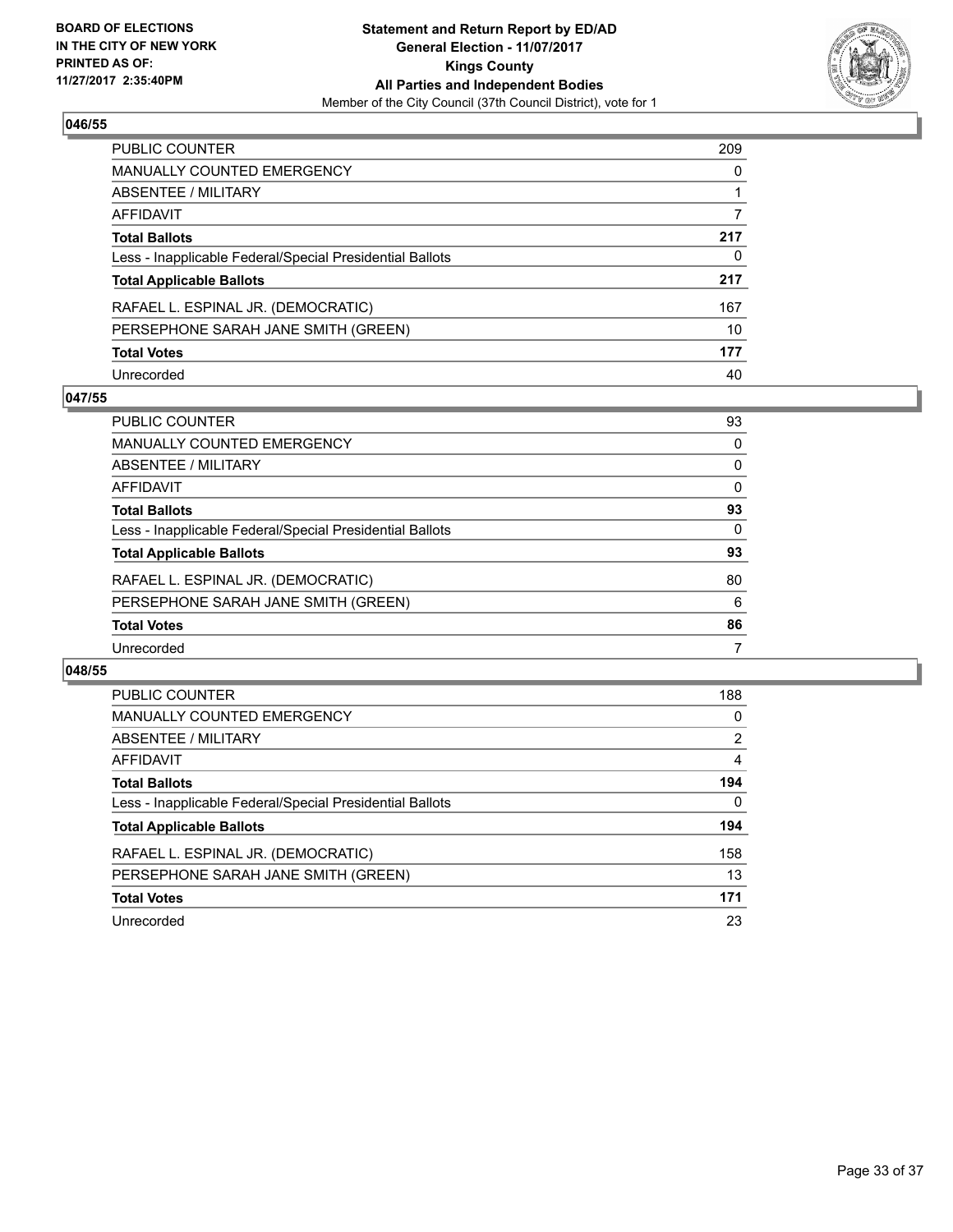

| <b>PUBLIC COUNTER</b>                                    | 133 |
|----------------------------------------------------------|-----|
| <b>MANUALLY COUNTED EMERGENCY</b>                        | 0   |
| ABSENTEE / MILITARY                                      |     |
| AFFIDAVIT                                                |     |
| <b>Total Ballots</b>                                     | 135 |
| Less - Inapplicable Federal/Special Presidential Ballots | 0   |
| <b>Total Applicable Ballots</b>                          | 135 |
| RAFAEL L. ESPINAL JR. (DEMOCRATIC)                       | 107 |
| PERSEPHONE SARAH JANE SMITH (GREEN)                      | 5   |
| <b>BARACK OBAMA (WRITE-IN)</b>                           | 1   |
| <b>Total Votes</b>                                       | 113 |
| Unrecorded                                               | 22  |

#### **050/55**

| PUBLIC COUNTER                                           | 33 |
|----------------------------------------------------------|----|
| <b>MANUALLY COUNTED EMERGENCY</b>                        | 0  |
| ABSENTEE / MILITARY                                      | 0  |
| AFFIDAVIT                                                | 0  |
| <b>Total Ballots</b>                                     | 33 |
| Less - Inapplicable Federal/Special Presidential Ballots | 0  |
| <b>Total Applicable Ballots</b>                          | 33 |
| RAFAEL L. ESPINAL JR. (DEMOCRATIC)                       | 24 |
| PERSEPHONE SARAH JANE SMITH (GREEN)                      | 3  |
| <b>Total Votes</b>                                       | 27 |
| Unrecorded                                               | 6  |

| PUBLIC COUNTER                                           | 10 |
|----------------------------------------------------------|----|
| MANUALLY COUNTED EMERGENCY                               | 0  |
| ABSENTEE / MILITARY                                      | 0  |
| AFFIDAVIT                                                | 3  |
| <b>Total Ballots</b>                                     | 13 |
| Less - Inapplicable Federal/Special Presidential Ballots | 0  |
| <b>Total Applicable Ballots</b>                          | 13 |
| RAFAEL L. ESPINAL JR. (DEMOCRATIC)                       | 11 |
| PERSEPHONE SARAH JANE SMITH (GREEN)                      | 0  |
| <b>Total Votes</b>                                       | 11 |
| Unrecorded                                               | 2  |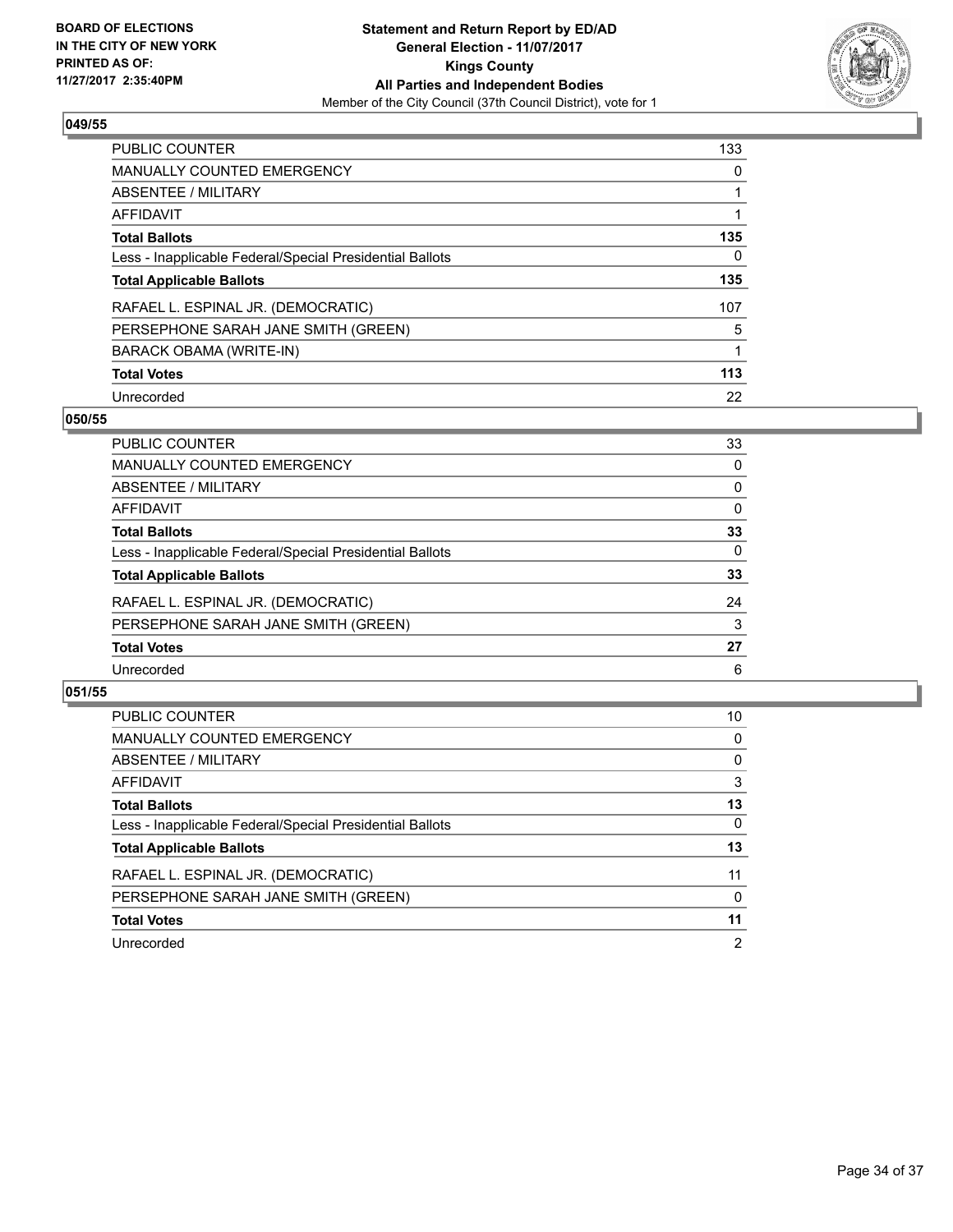

| <b>Total Votes</b>                                       | 12 |
|----------------------------------------------------------|----|
| PERSEPHONE SARAH JANE SMITH (GREEN)                      | 0  |
| RAFAEL L. ESPINAL JR. (DEMOCRATIC)                       | 12 |
| <b>Total Applicable Ballots</b>                          | 12 |
| Less - Inapplicable Federal/Special Presidential Ballots | 0  |
| <b>Total Ballots</b>                                     | 12 |
| AFFIDAVIT                                                | 0  |
| <b>ABSENTEE / MILITARY</b>                               | 0  |
| <b>MANUALLY COUNTED EMERGENCY</b>                        | 0  |
| PUBLIC COUNTER                                           | 12 |

#### **055/55**

| <b>PUBLIC COUNTER</b>                                    | 164      |
|----------------------------------------------------------|----------|
| <b>MANUALLY COUNTED EMERGENCY</b>                        | 0        |
| ABSENTEE / MILITARY                                      | 3        |
| AFFIDAVIT                                                | 2        |
| <b>Total Ballots</b>                                     | 169      |
| Less - Inapplicable Federal/Special Presidential Ballots | $\Omega$ |
| <b>Total Applicable Ballots</b>                          | 169      |
| RAFAEL L. ESPINAL JR. (DEMOCRATIC)                       | 137      |
| PERSEPHONE SARAH JANE SMITH (GREEN)                      | 8        |
| ALICKA AMPRY-SAMUEL (WRITE-IN)                           |          |
| MIRIAM ROBERTSON (WRITE-IN)                              |          |
| <b>Total Votes</b>                                       | 147      |
| Unrecorded                                               | 22       |

| 113/55 COMBINED into: 050/55                             |   |
|----------------------------------------------------------|---|
| <b>Total Votes</b>                                       | 0 |
| PERSEPHONE SARAH JANE SMITH (GREEN)                      | 0 |
| RAFAEL L. ESPINAL JR. (DEMOCRATIC)                       | 0 |
| <b>Total Applicable Ballots</b>                          | 0 |
| Less - Inapplicable Federal/Special Presidential Ballots | 0 |
| <b>Total Ballots</b>                                     | 0 |
| AFFIDAVIT                                                | 0 |
| ABSENTEE / MILITARY                                      | 0 |
| <b>MANUALLY COUNTED EMERGENCY</b>                        | 0 |
| <b>PUBLIC COUNTER</b>                                    | 0 |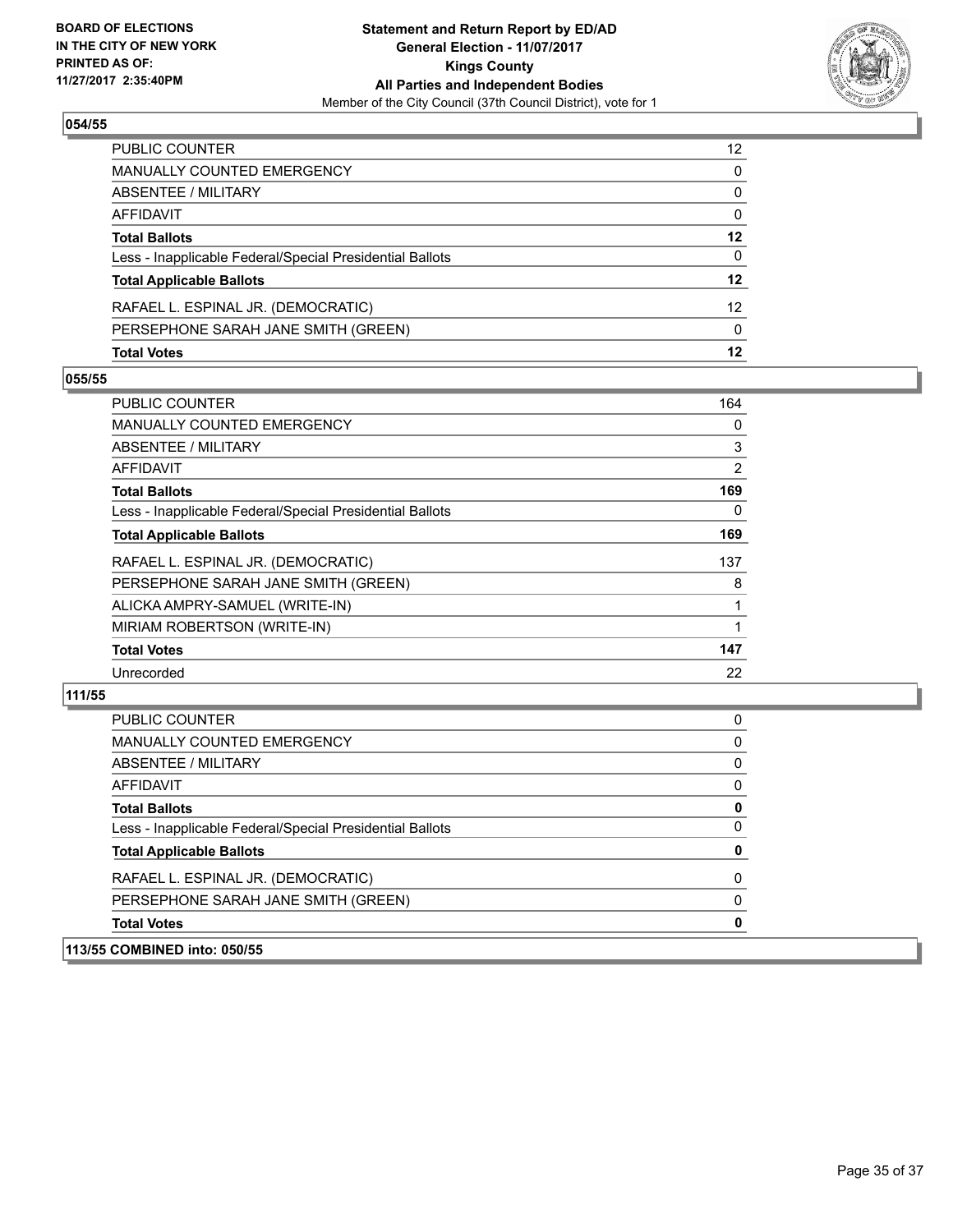

| PUBLIC COUNTER                                           | 20       |
|----------------------------------------------------------|----------|
| MANUALLY COUNTED EMERGENCY                               | 0        |
| <b>ABSENTEE / MILITARY</b>                               |          |
| <b>AFFIDAVIT</b>                                         | 0        |
| <b>Total Ballots</b>                                     | 21       |
| Less - Inapplicable Federal/Special Presidential Ballots | 0        |
| <b>Total Applicable Ballots</b>                          | 21       |
| RAFAEL L. ESPINAL JR. (DEMOCRATIC)                       | 20       |
| PERSEPHONE SARAH JANE SMITH (GREEN)                      | $\Omega$ |
| <b>Total Votes</b>                                       | 20       |
| Unrecorded                                               |          |

| <b>PUBLIC COUNTER</b>                                    | 28 |
|----------------------------------------------------------|----|
| MANUALLY COUNTED EMERGENCY                               | 0  |
| ABSENTEE / MILITARY                                      | 0  |
| AFFIDAVIT                                                |    |
| <b>Total Ballots</b>                                     | 29 |
| Less - Inapplicable Federal/Special Presidential Ballots | 0  |
| <b>Total Applicable Ballots</b>                          | 29 |
| RAFAEL L. ESPINAL JR. (DEMOCRATIC)                       | 29 |
| PERSEPHONE SARAH JANE SMITH (GREEN)                      | 0  |
| <b>Total Votes</b>                                       | 29 |